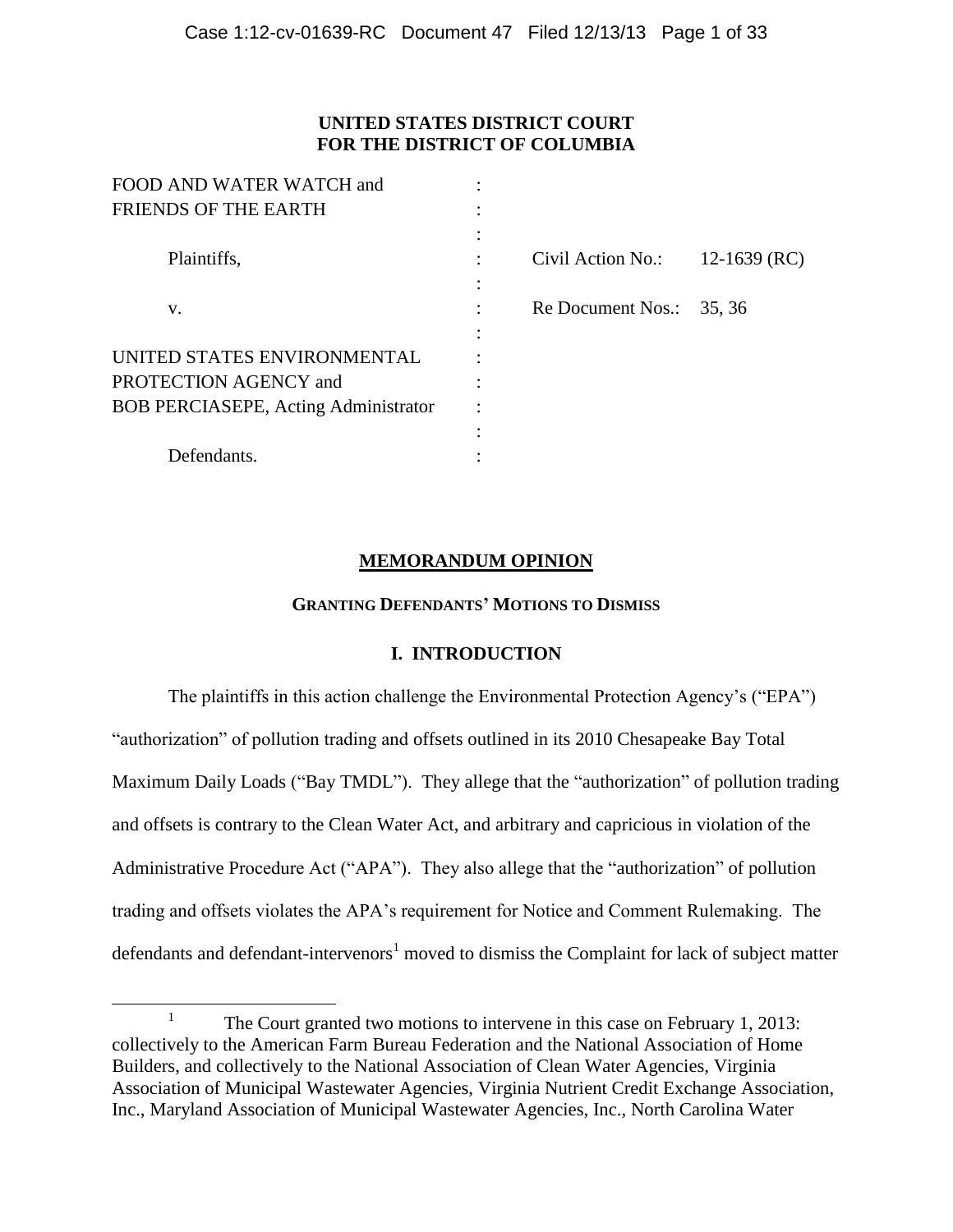jurisdiction because, they allege, the plaintiffs do not have standing. In addition, the defendants moved to dismiss the Complaint for failure to state a claim because, they allege, the plaintiffs do not challenge a final agency action in this case. For the reasons that follow, the Court will grant the defendants' motions to dismiss on both grounds.

# **II. FACTUAL BACKGROUND**

## **A. Statutory Background**

The Clean Water Act ("CWA") was implemented to "restore and maintain the chemical, physical, and biological integrity of the Nation's waters." 33 U.S.C. § 1251 (a). The Act contemplates collaborative efforts between the Federal Government, through the EPA, and State governments "to develop comprehensive solutions to prevent, reduce, and eliminate pollution in concert with programs for managing water resources." *Id.* § 1251(g).

The CWA specifies that "the discharge of any pollutant by any person shall be unlawful." 33 U.S.C. § 1311(a). The CWA recognizes two types of pollutant sources: point and nonpoint. Point sources are defined in the CWA as "any discernible, confined, and concrete conveyance, including but not limited to any pipe, ditch, channel, tunnel, conduit, well, discrete fissure . . . from which pollutants are or may be discharged." 33 U.S.C. § 1362(14). Nonpoint sources are not defined in the CWA, but in the regulations promulgating it, and are defined as "not traceable to a discrete identifiable origin, but [as] generally result[ing] from land runoff, precipitation, drainage, or seepage." 40 C.F.R. § 35.1605-4.

Quality Association, Inc., the West Virginia Municipal Water Quality Association, Inc., and CSO Partnership, Inc. *See* ECF No. 19. Though the latter group filed an answer, it never filed any dispositive motions, only the former group did. ECF Nos. 20, 34, 35. The latter group of intervenors will nevertheless still be bound by this Court's judgment. *See Schneider v. Dumbarton Developers, Inc.*, 767 F.2d 1007, 1017 (D.C. Cir. 1985) ("When a party intervenes, it becomes a full participant in the lawsuit and is treated just as if it were an original party. The intervenor renders itself 'vulnerable to complete adjudication by the federal court of the issues in litigation between the intervenor and the adverse party.'" (citation omitted)).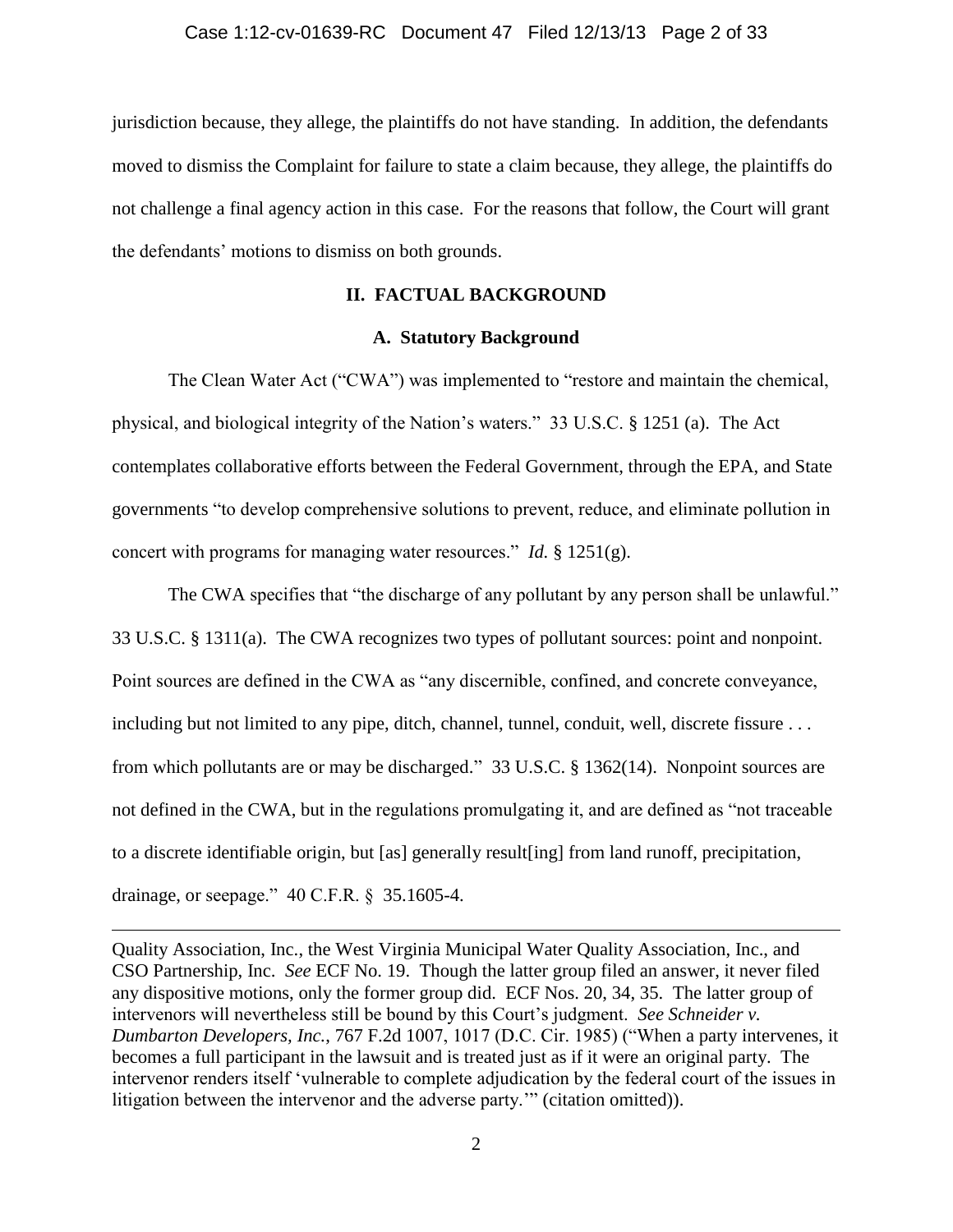## Case 1:12-cv-01639-RC Document 47 Filed 12/13/13 Page 3 of 33

There are two main ways the CWA controls the discharge of these two sources into navigable waters of the United States: through technology-based controls and through water quality standards. *See, e.g.*, *Bravos v. Green*, 306 F. Supp. 2d 48, 50-51 (D.D.C. 2004). The main technology-based regulation implemented by the CWA is the National Pollutant Discharge Elimination System ("NPDES"). That system only regulates point sources, and does so by allowing the EPA Administrator, and/or the States, to issue permits for the discharge of a point source pollutant. 33 U.S.C. § 1342. The regulations implementing the NPDES system specify that "no permit may be issued [w]hen the conditions of the permit do not provide for compliance with the applicable requirements of CWA, or regulations promulgated under CWA." 40 C.F.R. § 122.4(a). States are authorized to adopt programs for issuing permits to point sources, but the EPA retains the authority to object to an inadequate State permit and to issue a federal permit instead. 33 U.S.C. § 1342(d). The anti-backsliding provision of the permit system provides that "a permit may not be renewed, reissued, or modified on the basis of effluent guidelines . . . to contain effluent limitations<sup>2</sup> which are less stringent than the comparable effluent limitations in the previous permit."  $33 \text{ U.S.C.} \$  \$1342(o).

The other main way the CWA seeks to control the discharge of pollutants, point source and nonpoint source alike, is through the water quality standards ("WQS") process outlined in Section 303 of the CWA, and codified in 33 U.S.C. § 1313. Section 1313 specifies that "each State shall identify those waters within its boundaries for which the effluent limitations . . . are not stringent enough to implement any water quality standard applicable to such waters." 33

<sup>2</sup> In order to carry out the objectives of the CWA, "there shall be achieved . . . effluent limitations. . . ." 33 U.S.C. § 1311(b)(1)(A). "Effluent limitation means any restriction imposed by the Director on quantities, discharge rates, and concentrations of 'pollutants' which are 'discharged' from 'point sources' into the 'waters of the United States.'" *See* 40 C.F.R. § 122.2.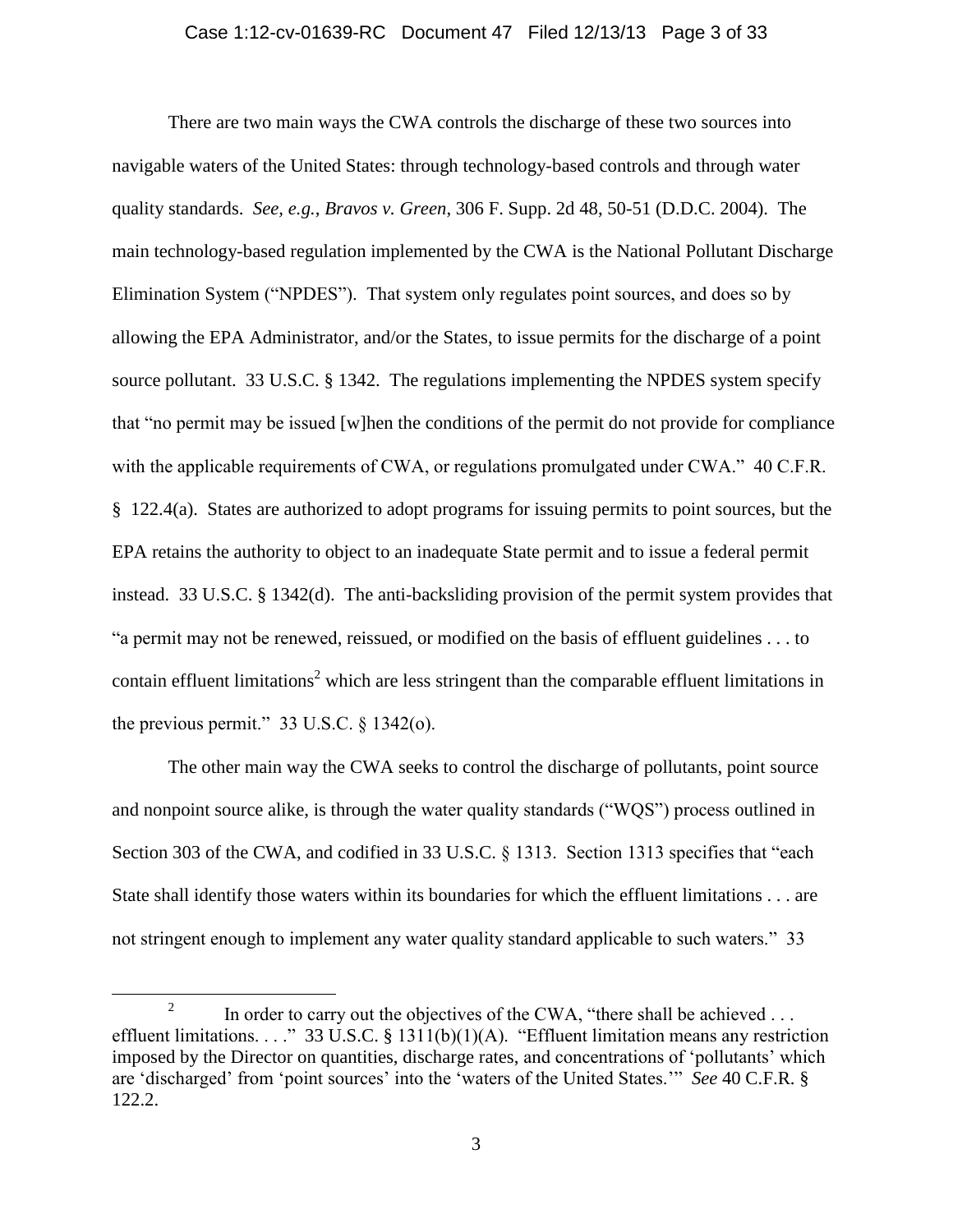## Case 1:12-cv-01639-RC Document 47 Filed 12/13/13 Page 4 of 33

U.S.C. § 1313(d)(1)(A). "Each State shall [also] establish for the waters identified in paragraph (1)(A) . . . the total maximum daily load ("TMDL"), for those pollutants which the Administrator identifies . . . as suitable for such calculation." *Id.*  $\frac{1}{2}$  1313(d)(1)(C). The regulations implementing the CWA specify that States are to "identify those water quality-limited segments  $("WQLS")<sup>3</sup>$  still requiring TMDLs within its boundaries for which technology-based effluent limitations . . . are not stringent enough to implement any water quality standards applicable to such waters." 40 C.F.R. § 130.7(b)(1)(i)-(iii).

Under  $\S 1313(d)(2)$ , the State shall submit to the Administrator the waters identified and the loads established in sections  $(1)(A)$ ,  $(1)(B)$ , and  $(1)(C)$ , and the Administrator shall either approve those identifications and loads, or if the Administrator does not approve the identifications and loads, the Administrator "shall identify such waters in such State and establish such loads for such waters as he determines necessary to implement the water quality standards applicable to such waters," and then the State shall incorporate them into its "continuing planning process," as codified in § 1313(e). *See* 33 U.S.C. § 1313(d)(2). Each State is to "have a continuing planning process" to ensure that it comports with the TMDL that either it, or the EPA sets. *See* 33 U.S.C. § 1313(e).

Though there is no NPDES analogue for nonpoint sources, the EPA can use federal grants to encourage states to address nonpoint source pollution and implement the load allocations established in a TMDL. *See* 33 U.S.C. § 1329(h). *See also* Chesapeake Bay TMDL ES-8 ("nonpoint sources are not covered by a similar federal permit program; as a result,

<sup>&</sup>lt;sup>3</sup> A water quality limited segment is defined as "[a]ny segment where it is known that water quality does not meet applicable water quality standards, and/or is not expected to meet applicable water quality standards, even after the application of the technology-based effluent limitations required by sections 301(b) and 306 of the Act." 40 C.F.R. § 130.2(j).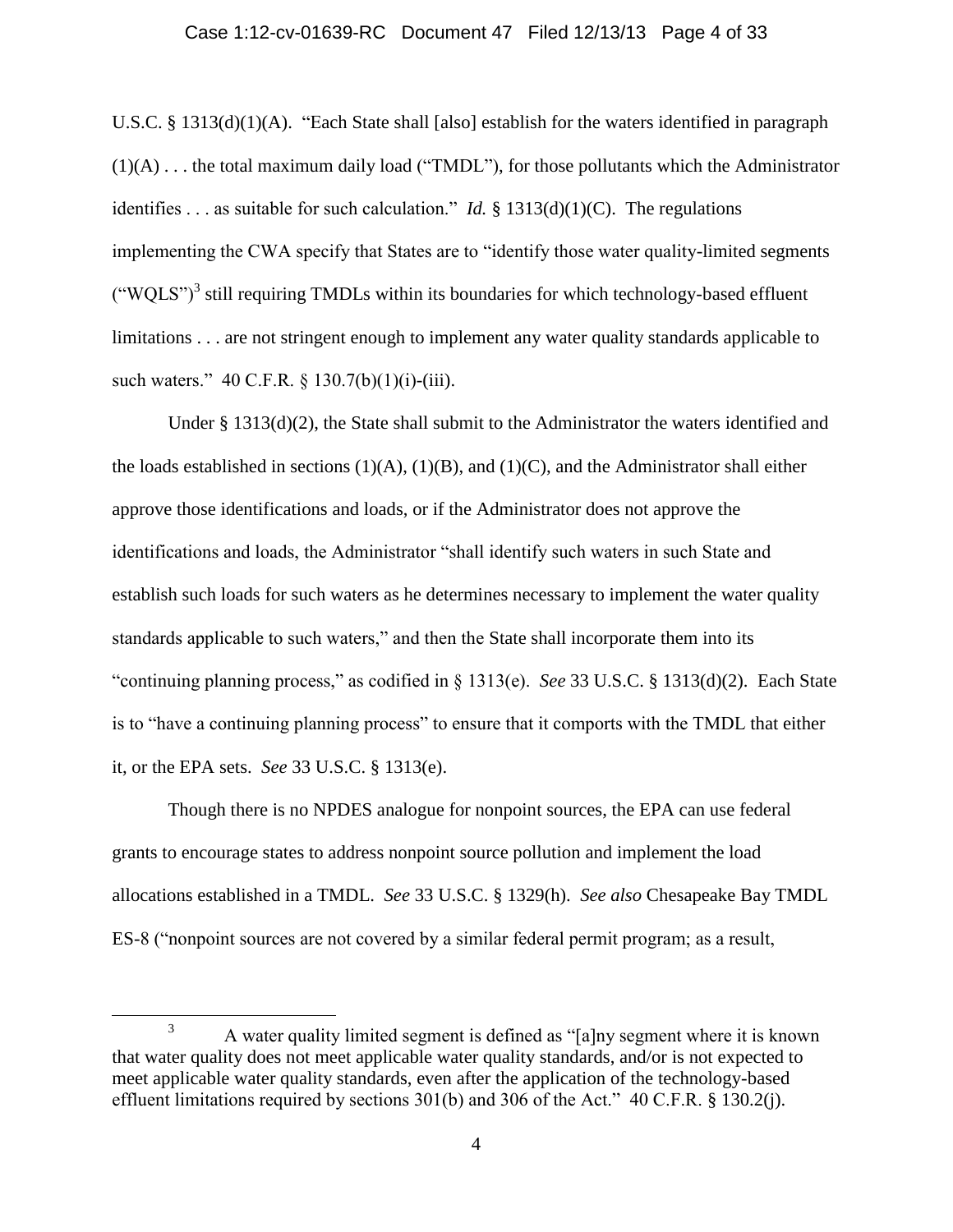## Case 1:12-cv-01639-RC Document 47 Filed 12/13/13 Page 5 of 33

financial incentives, other voluntary programs and state-specific regulatory programs are used to achieve nonpoint source reductions").

Because this action arises specifically from the EPA's establishment of the Chesapeake Bay TMDL, it is useful to describe what, exactly, a TMDL is. A TMDL is the "total maximum daily load" of a given pollutant that can be added into a navigable water of the United States on a given day. It essentially "identifies the maximum amount of a pollutant that can be added to a body of water consistent with attaining applicable water quality standards." EPA's Mot. to Dismiss 4, ECF No. 36. The way this number is calculated is defined in 40 C.F.R. § 130.2(i), and it turns largely on the amount of point and nonpoint sources of pollution in that particular body of water. "The portion of a receiving water's loading capacity that is allocated to one of its existing or future *point* sources of pollution" is known as the wasteload allocation ("WLA"). 40 C.F.R. § 130.2(h) (emphasis added). "The portion of a receiving water's loading capacity that is attributed either to one of its existing or future *nonpoint* sources of pollution" is known as the load allocation ("LA"). *Id.* § 130.2(g) (emphasis added). The TMDL is the sum of the LA and the WLA, plus a "margin of safety." *Id.* § 130.2(i); 33 U.S.C. §§ 1313(d)(1)(C), (d)(1)(D). *See also* Chesapeake Bay TMDL 1-2.

### **B. The Chesapeake Bay TMDL**

The Chesapeake Bay is the largest estuary in the United States and one of the largest and most biologically productive estuaries in the world. *See* Chesapeake Bay Protection and Restoration, 74 Fed. Reg. 23,099, 23,099 (May 12, 2009). Unfortunately, and despite decades-long efforts by federal and state regulators, the Bay remains widely polluted, which has prevented "the attainment of existing State water quality standards and the 'fishable and swimmable' goals of the Clean Water Act." *See id.* The main pollutants in the Bay are nitrogen,

5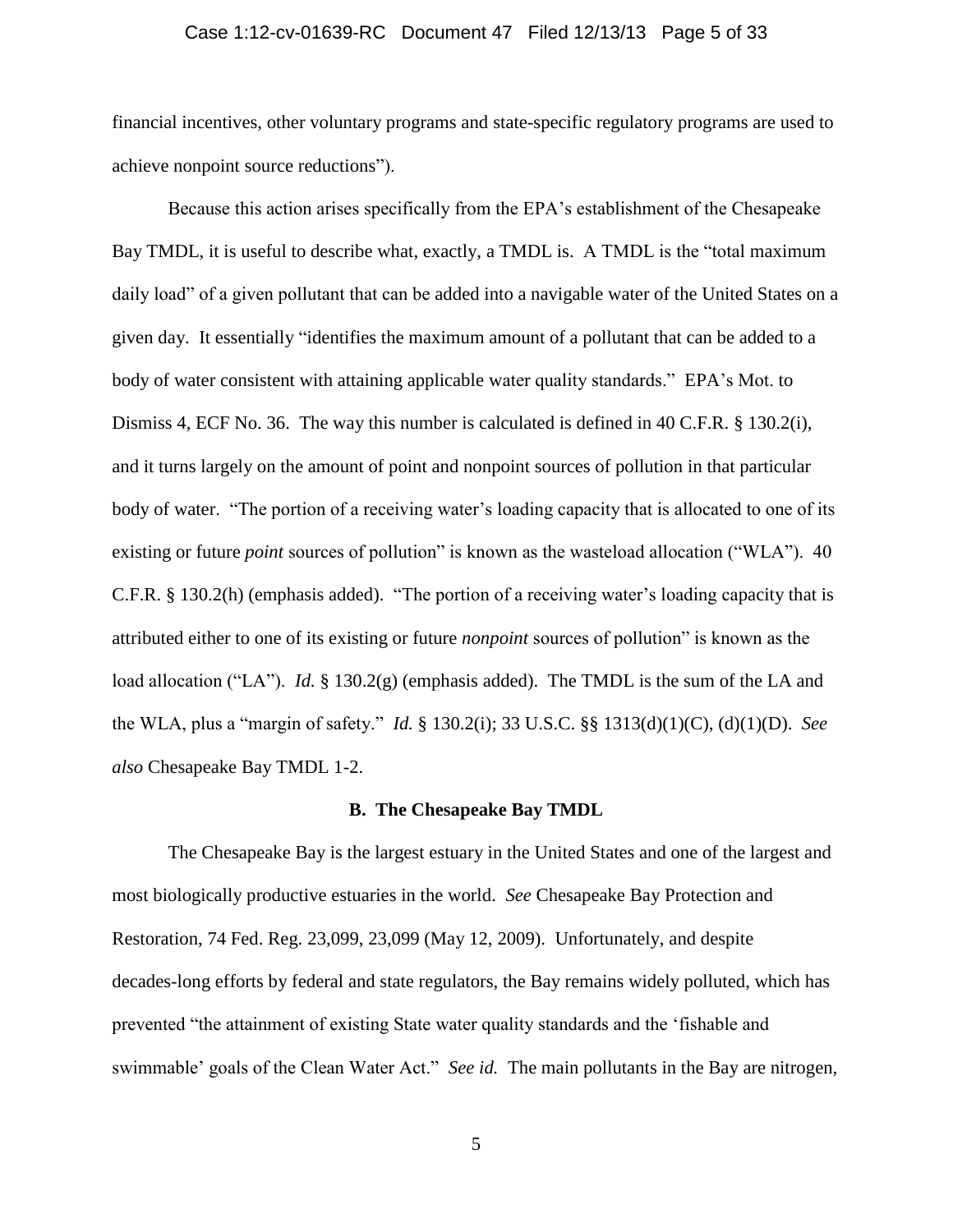## Case 1:12-cv-01639-RC Document 47 Filed 12/13/13 Page 6 of 33

phosphorus and sediment. *See* Chesapeake Bay TMDL 2-7, ECF No. 36-1. 4 These pollutants generally come from point sources such as municipal wastewater facilities and industrial discharge facilities; and from nonpoint sources such as agricultural lands and other runoff. *See id.* at 4-1.

On December 29, 2010, the EPA established the Chesapeake Bay TMDL because the State TMDLs were not achieving the water quality standards mandated by the CWA. *See* Chesapeake Bay TMDL ES-1. The TMDL establishes final load allocations (from both point and nonpoint sources of pollution) for the entire Chesapeake Bay and it "identifies the necessary pollution reductions of nitrogen, phosphorus, and sediment across Delaware, Maryland, New York, Pennsylvania, Virginia, West Virginia, and the District of Columbia and sets pollution limits necessary to meet applicable water quality standards in the Bay and its tidal rivers and embayments." Chesapeake Bay TMDL ES-1.

Because the finality and legality of the TMDL are in dispute in this case, it is helpful to outline several of its key provisions. The Executive Summary of the TMDL explains EPA's process in establishing the numbers set out in the TMDL. *See* Chesapeake Bay TMDL ES-1–5. EPA collaborated with the Chesapeake Bay jurisdictions (Delaware, Maryland, Virginia, Pennsylvania, New York, West Virginia, and the District of Columbia) to arrive at the various loading allocations. Each State submitted its own Watershed Implementation Plan ("WIP") that details how each State will implement the TMDL in its own State to achieve its jurisdictionspecific pollutant loading allocations. The EPA and the Bay jurisdictions went back-and-forth exchanging drafts of loading allocations, and the draft TMDL was published for a 45-day public comment period. The EPA then evaluated each State's WIP, along with all the public comments

<sup>4</sup> *also available at* http://www.epa.gov/reg3wapd/tmdl/ChesapeakeBay /tmdlexec.html.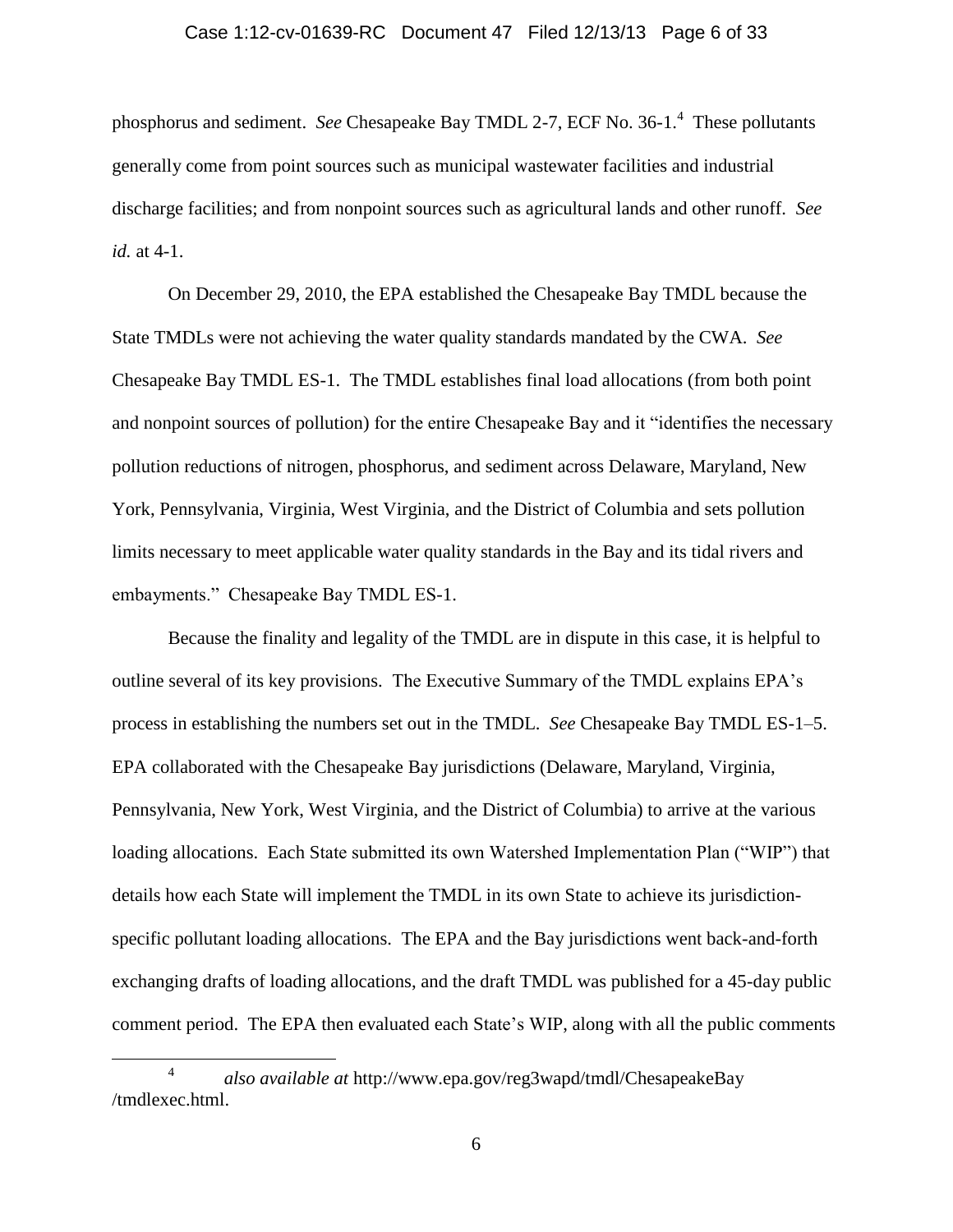## Case 1:12-cv-01639-RC Document 47 Filed 12/13/13 Page 7 of 33

to arrive at the TMDL it finally published on December 29, 2010. *Id.* at ES-5. The WIPs "are the roadmap for how the jurisdictions, in partnership with federal and local governments, will achieve and maintain the Chesapeake Bay TMDL nitrogen, phosphorus, and sediment allocations." *Id.* at 7-6.

Section 10 of the TMDL, whose provisions are most in dispute in this case, outlines EPA's expectations for how States will keep pollution levels down despite future population growth. Section 10 begins by discussing offsets, which "[f]or purposes of the Chesapeake Bay TMDL, means . . . compensating for the loading of a pollutant of concern from a point or nonpoint source with a reduction in the loading from a different source or sources, in a manner consistent with meeting WQS." Chesapeake Bay TMDL, Appendix S-2. Section 10.1.2 notes that the "EPA *expects* that new or increased loadings of nitrogen, phosphorus, and sediment in the Chesapeake Bay that are not specifically accounted for in the TMDL's WLA or LA will be offset by loading reductions and credits generated by other sources . . . ." *Id.* at 10-1 (emphasis added). The EPA also states that it "*encourages* and *expects* that the jurisdictions will generally develop and implement programs for offsetting new and increased loadings consistent with the definitions and common elements described in Appendix S . . . ." *Id.* (emphasis added).

Section 10.2 covers water quality trading. The EPA has defined trading as an approach that "allows one source to meet its regulatory obligations by using pollutant reductions created by another source that has lower pollution control costs. Trading capitalizes on economies of scale and the control cost differentials among and between sources." *See* United States Environmental Protection Agency, Final Water Quality Trading Policy 1, January 13, 2003 ("Final Water Quality Trading Policy"). 5 With respect to water quality trading, "EPA *recognizes*

5

*available at* http://water.epa.gov/type/watersheds/trading/upload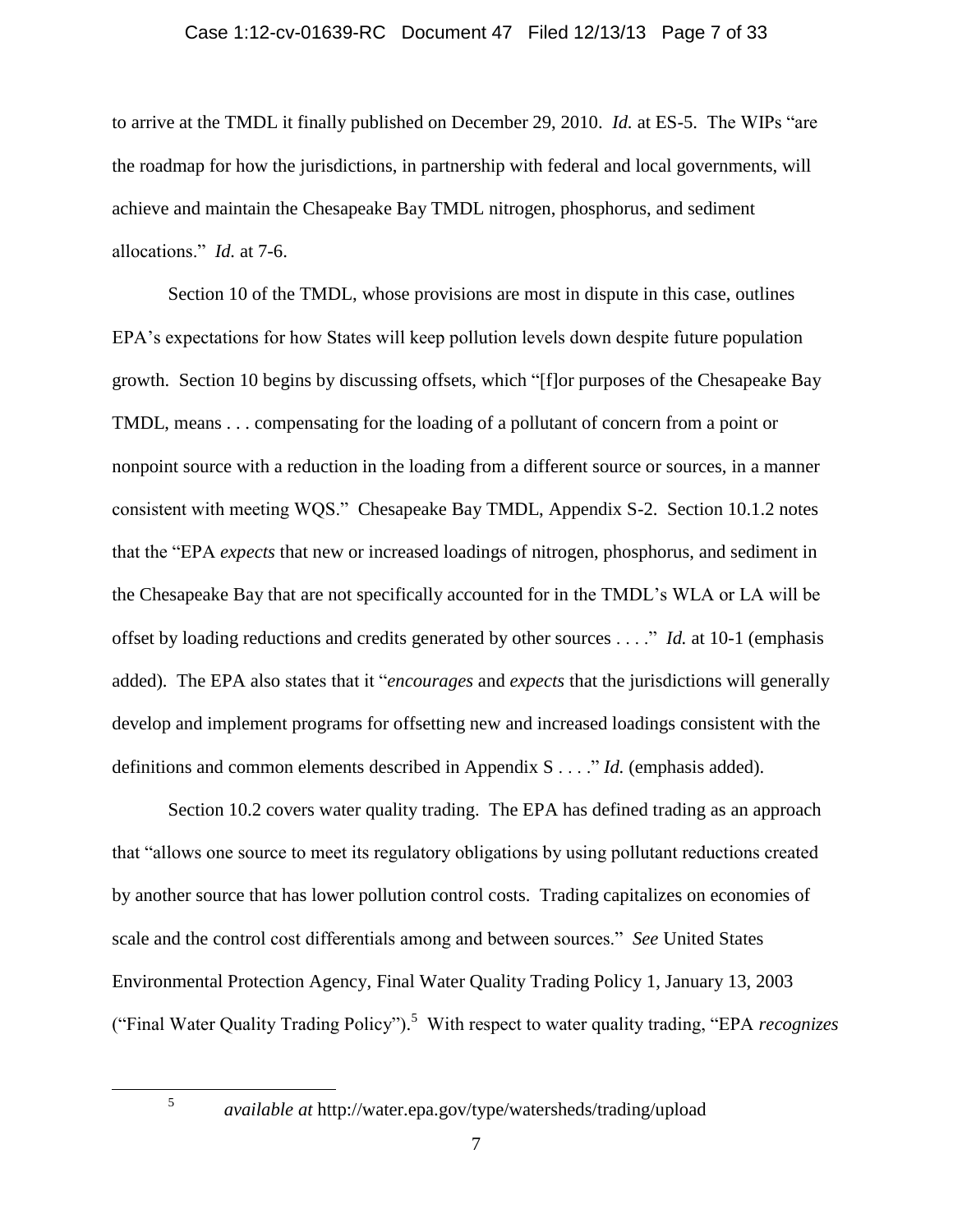## Case 1:12-cv-01639-RC Document 47 Filed 12/13/13 Page 8 of 33

that a number of Bay jurisdictions already are implementing water quality trading programs. EPA *supports* implementation of the Bay TMDL through such programs, *as long as they are established and implemented in a manner consistent with the CWA*, its implementing regulations and the EPA's Water Quality Trading Policy and 2007 Water Quality Trading Toolkit for NPDES Permit Writers." *Id.* at 10-3 (emphasis added). The EPA also states that "an assumption of this TMDL is that *trades may occur* between sources contributing pollutant loadings to the same or different Bay segments, provided such trades do not cause or contribute to an exceedance of WQS in either receiving segment or anywhere else in the Bay watershed." *Id.* (emphasis added). In addition, EPA notes that it "does not support any trading activity that would delay or weaken implementation of the Bay TMDL that is inconsistent with the assumptions and requirements of the TMDL." *Id.*

Appendix S of the TMDL outlines the common elements from which the EPA "expects" the jurisdictions to develop and implement offset programs. *See id.* at S-1‒S-2. Appendix S goes on to note that, "*[t]hose common elements are not presented here as regulatory requirements*. However, EPA believes that in the aggregate, they will help to ensure that offsets are achieved through reliable pollution controls and that the goals of the Bay TMDL are met . . . ." *Id.* (emphasis added).

The EPA's authority to oversee such a comprehensive management plan stems in part from 33 U.S.C. § 1313(e) and in part from 33 U.S.C. § 1267(g), which states that the "Administrator, in coordination with other members of the Chesapeake Executive Council, shall ensure that management plans are developed and implementation is begun by signatories to the

## /2008\_09\_12\_watershed\_trading\_finalpolicy2003.pdf.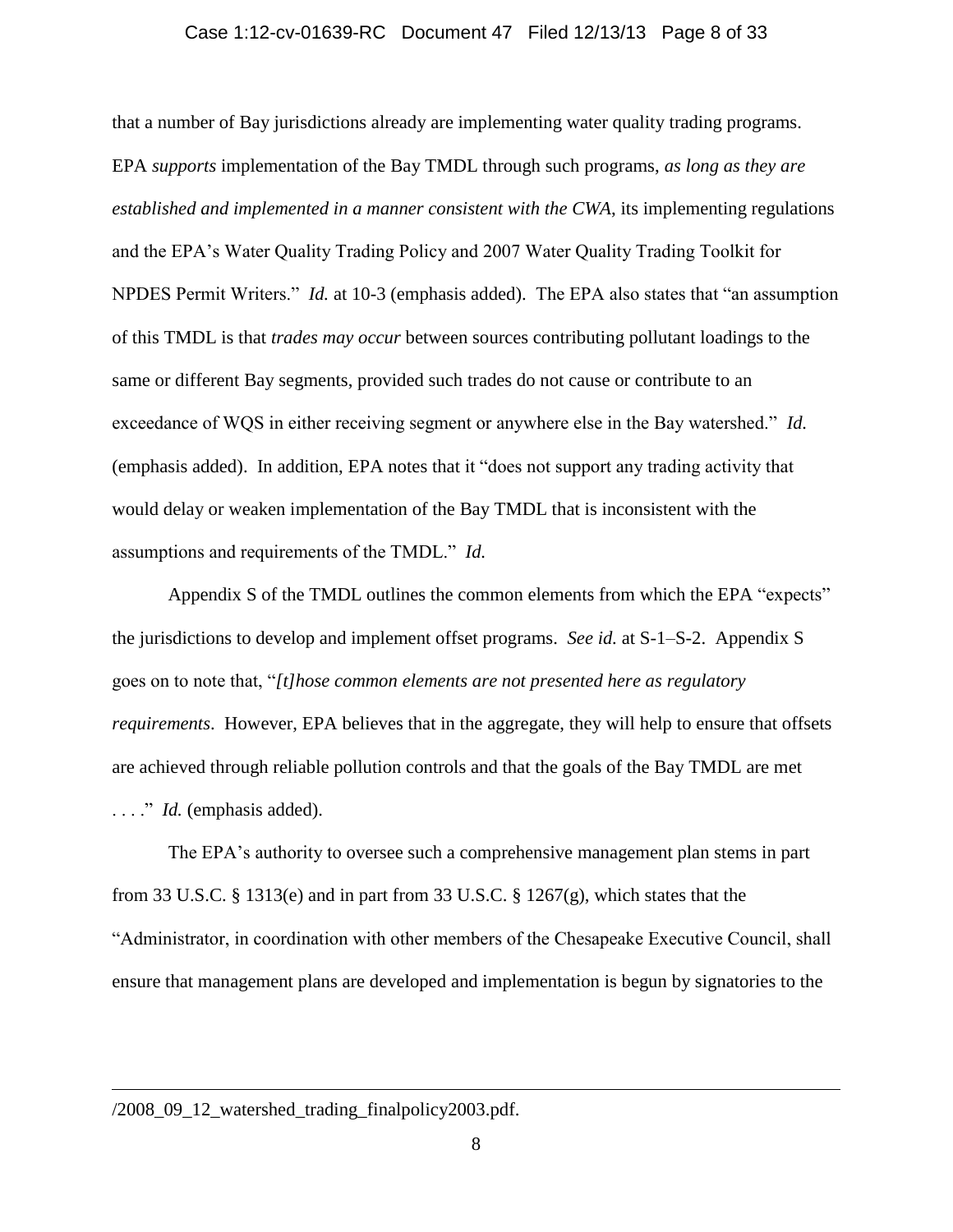Chesapeake Bay Agreement to achieve and maintain" the goals of the Chesapeake Bay Agreement.<sup>6</sup>

## **C. Plaintiffs' Allegations**

Plaintiff Food and Water Watch is a non-profit organization that advocates for common sense policies that will result in access to safe and healthy food and clean water. Am. Compl. ¶ 6, ECF No. 29. Its "members live, work, recreate, and own property in the lands and waters of the Chesapeake Bay watershed." Am. Compl. ¶ 7. Plaintiff Friends of the Earth, Inc., is a nonprofit environmental advocacy organization whose "mission is to defend the environment and champion a healthy and just world." Am. Compl. ¶ 8. Its members also live near and enjoy the area surrounding the Chesapeake Bay watershed. Am. Compl. ¶ 9. Plaintiffs allege that the Chesapeake Bay TMDL reflects the EPA's "authorization" of offsets and water pollution trading and that such "authorization of pollution trading is unlawful, arbitrary and capricious." Am. Compl. ¶¶ 88-96. In addition, they allege that "EPA's authorization of offsets for new and expanded pollutions sources is unlawful, arbitrary and capricious" and that "EPA's authorization of pollution trading and offsets violates notice and comment requirements under the APA." Am. Compl. ¶¶ 101-123.

Because of this "authorization," plaintiffs allege that their members' ability to enjoy the Chesapeake Bay will be impaired. For instance, Food and Water Watch member Paul Stern "lives near a new point source that will be allowed to discharge if and when it identifies offsets

<sup>6</sup> The term "Chesapeake Bay Agreement" means "the formal, voluntary agreements executed to achieve the goal of restoring and protecting the Chesapeake Bay ecosystem and the living resources of the Chesapeake Bay ecosystem and signed by the Chesapeake Executive Council." *See* 33 U.S.C. § 1267(a)(2). The EPA explained in the TMDL that "[i]n establishing the Bay TMDL, EPA acted pursuant to the consensus direction of the Chesapeake Executive council's PSC [principal's staff committee] and in partnership with each of the seven Chesapeake Bay watershed jurisdictions." *See* Chesapeake Bay TMDL at 1-16.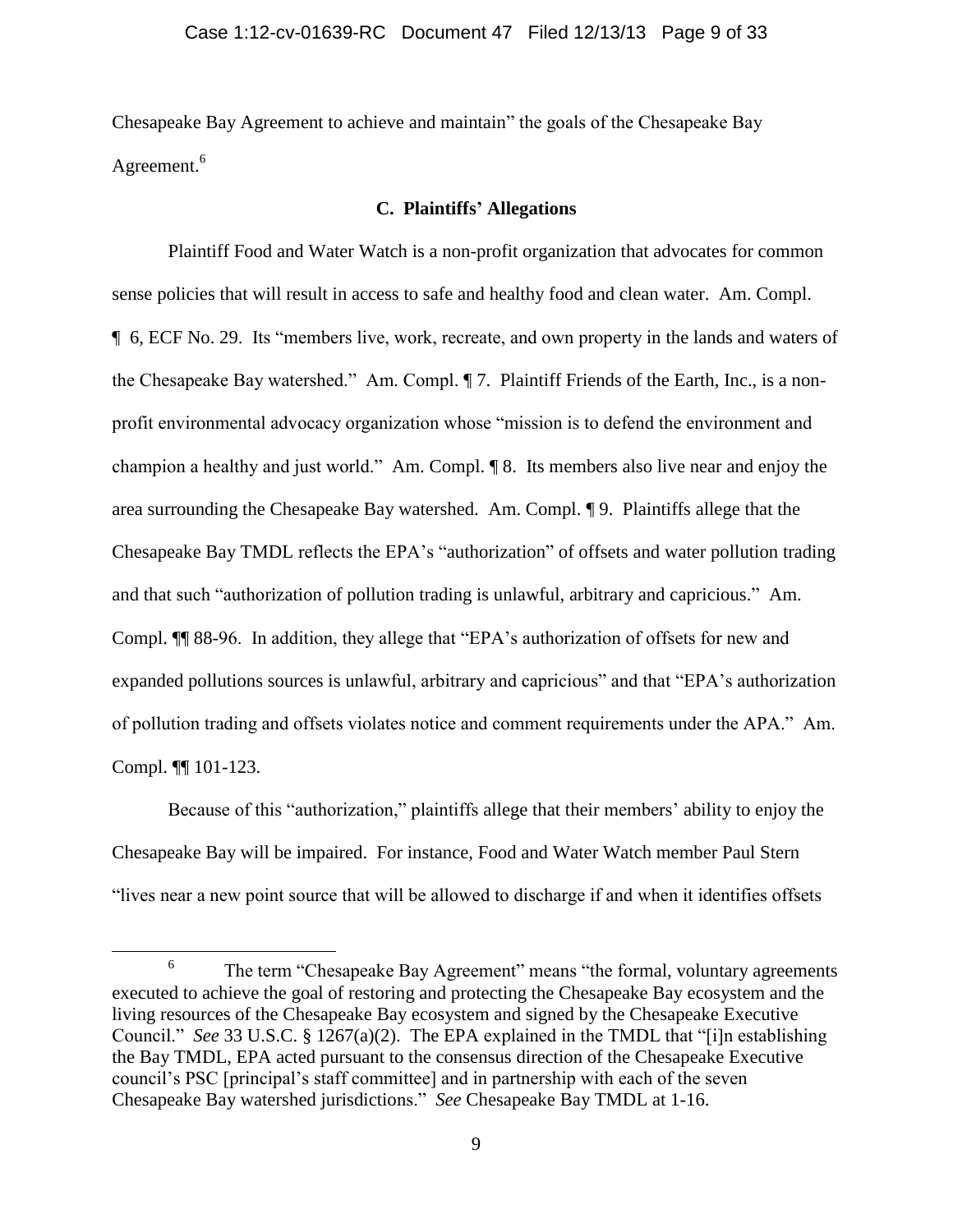## Case 1:12-cv-01639-RC Document 47 Filed 12/13/13 Page 10 of 33

as required by the TMDL." Pl.'s Opp. Mot. to Dismiss 15, Stern Decl. ¶ 6, ECF No. 39-1. Another member, Fred Tutman, alleges that "EPA's authorization of pollution trading has and will diminish his enjoyment of the beauty and natural resources of the Chesapeake Bay." Pl.'s Opp. Mot. to Dismiss 15, Tutman Decl. ¶ 5, ECF No. 39-5. Additionally, plaintiffs' members generally "are all concerned about the creation of hot[ ]spots in the Bay watershed where high levels of pollution will exacerbate existing impairments." Pl.'s Opp. Mot. to Dismiss 16, ECF No. 39. They allege that "hotspots" are "created when one source increases its discharges into a water body because it has purchased pollution credits from another source that has allegedly decreased its discharges." Pl.'s Opp. Mot. to Dismiss 14. The defendants have moved to dismiss under Fed. R. Civ. P. 12(b)(1) for lack of subject matter jurisdiction, and under Fed. R. Civ. P. 12(b)(6) for failure to state a claim. The Court now turns to the relevant legal standards.

#### **III. ANALYSIS**

### **A. Legal Standards**

## **1. Motion to Dismiss for Lack of Subject Matter Jurisdiction (12(b)(1))**

Federal courts are courts of limited jurisdiction, and the law presumes that "a cause lies outside this limited jurisdiction . . . ." *Kokkonen v. Guardian Life Ins. Co. of Am.*, 511 U.S. 375, 377 (1994); *see also Gen. Motors Corp. v. E.P.A.*, 363 F.3d 442, 448 (D.C. Cir. 2004) ("As a court of limited jurisdiction, we begin, and end, with an examination of our jurisdiction."). It is the plaintiff's burden to establish that the court has subject matter jurisdiction. *Lujan v. Defenders of Wildlife*, 504 U.S. 555, 561 (1992).

Because subject matter jurisdiction focuses on the Court's power to hear a claim, the Court must give the plaintiff's factual allegations closer scrutiny than would be required for a 12(b)(6) motion for failure to state a claim. *See Grand Lodge of Fraternal Order of Police v.*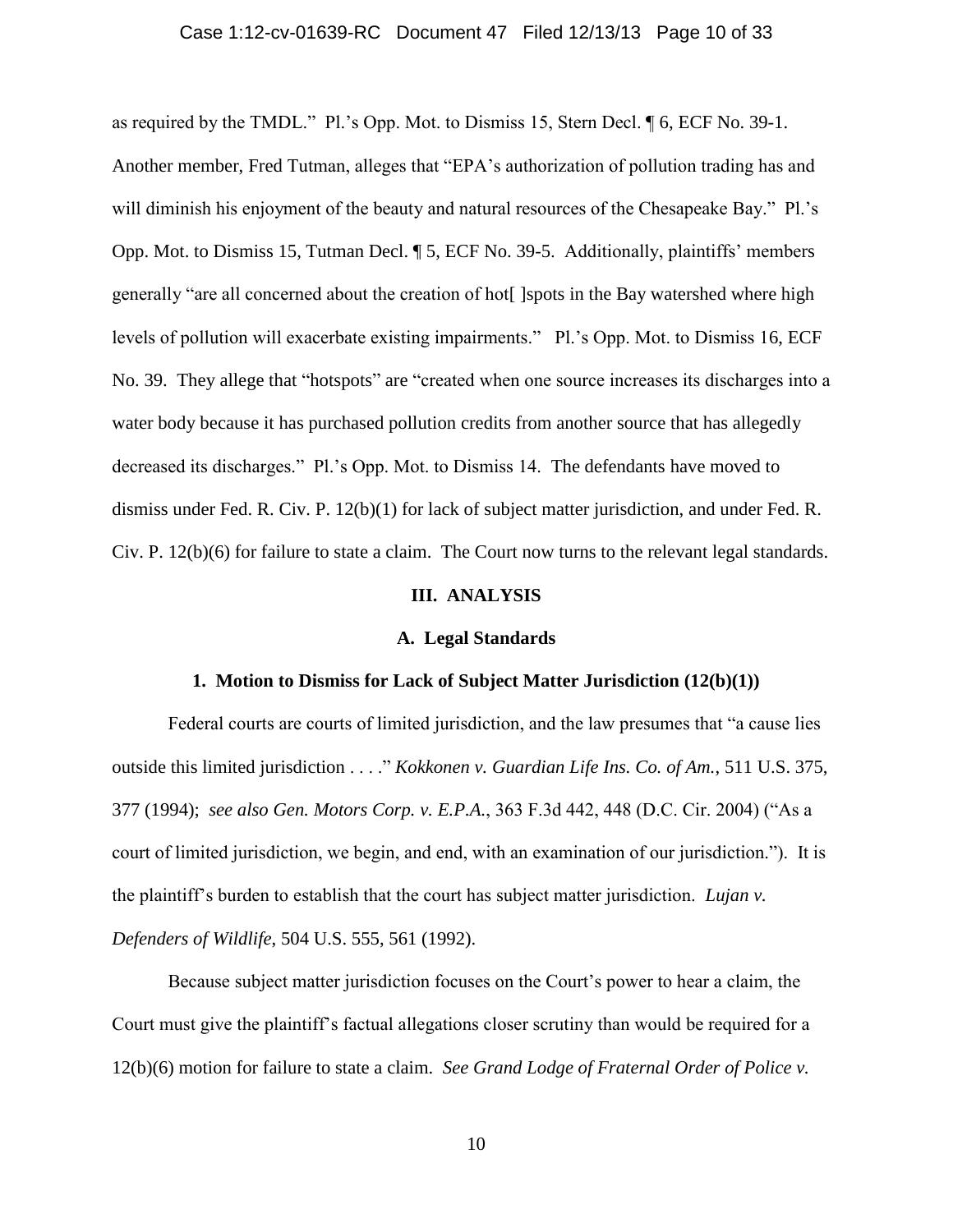#### Case 1:12-cv-01639-RC Document 47 Filed 12/13/13 Page 11 of 33

*Ashcroft*, 185 F. Supp. 2d 9, 13 (D.D.C. 2001). Thus, the court is not limited to the allegations contained in the complaint. *See Wilderness Soc'y v. Griles*, 824 F.2d 4, 16 n.10 (D.C. Cir. 1987). Instead, "where necessary, the court may consider the complaint supplemented by undisputed facts evidenced in the record, or the complaint supplemented by undisputed facts plus the court's resolution of disputed facts." *Herbert v. Nat'l Acad. of Scis.*, 974 F.2d 192, 197 (D.C. Cir. 1992) (citing *Williamson v. Tucker*, 645 F.2d 404, 413 (5th Cir. 1981)).

The D.C. Circuit has explained that a motion to dismiss for lack of standing constitutes a motion under Rule 12(b)(1) of the Federal Rules of Civil Procedure because "the defect of standing is a defect in subject matter jurisdiction." *Haase v. Sessions*, 835 F.2d 902, 906 (D.C. Cir. 1987). *See also City of Harper Woods Employees' Retirement Sys. v. Olver*, 577 F. Supp. 2d 124, 128 (D.D.C. 2008) ("In this jurisdiction, a motion to dismiss for lack of standing is treated as a challenge to the subject matter jurisdiction of the court, and is properly analyzed under Rule  $12(b)(1)$ .").

## **2. Motion to Dismiss for Failure to State a Claim (12(b)(6))**

The Federal Rules of Civil Procedure require that a complaint contain "a short and plain statement of the claim" in order to give the defendant fair notice of the claim and the grounds upon which it rests. Fed. R. Civ. P. 8(a)(2); *accord Erickson v. Pardus*, 551 U.S. 89, 93 (2007) (per curiam). A motion to dismiss under Rule 12(b)(6) does not test a plaintiff's ultimate likelihood of success on the merits; rather, it tests whether a plaintiff has properly stated a claim. *See Scheuer v. Rhodes*, 416 U.S. 232, 236 (1974), abrogated on other grounds by *Harlow v. Fitzgerald*, 457 U.S. 800 (1982). A court considering such a motion presumes that the complaint's factual allegations are true and construes them liberally in the plaintiff's favor. *See, e.g.*, *United States v. Philip Morris, Inc.*, 116 F. Supp. 2d 131, 135 (D.D.C. 2000). It is not

11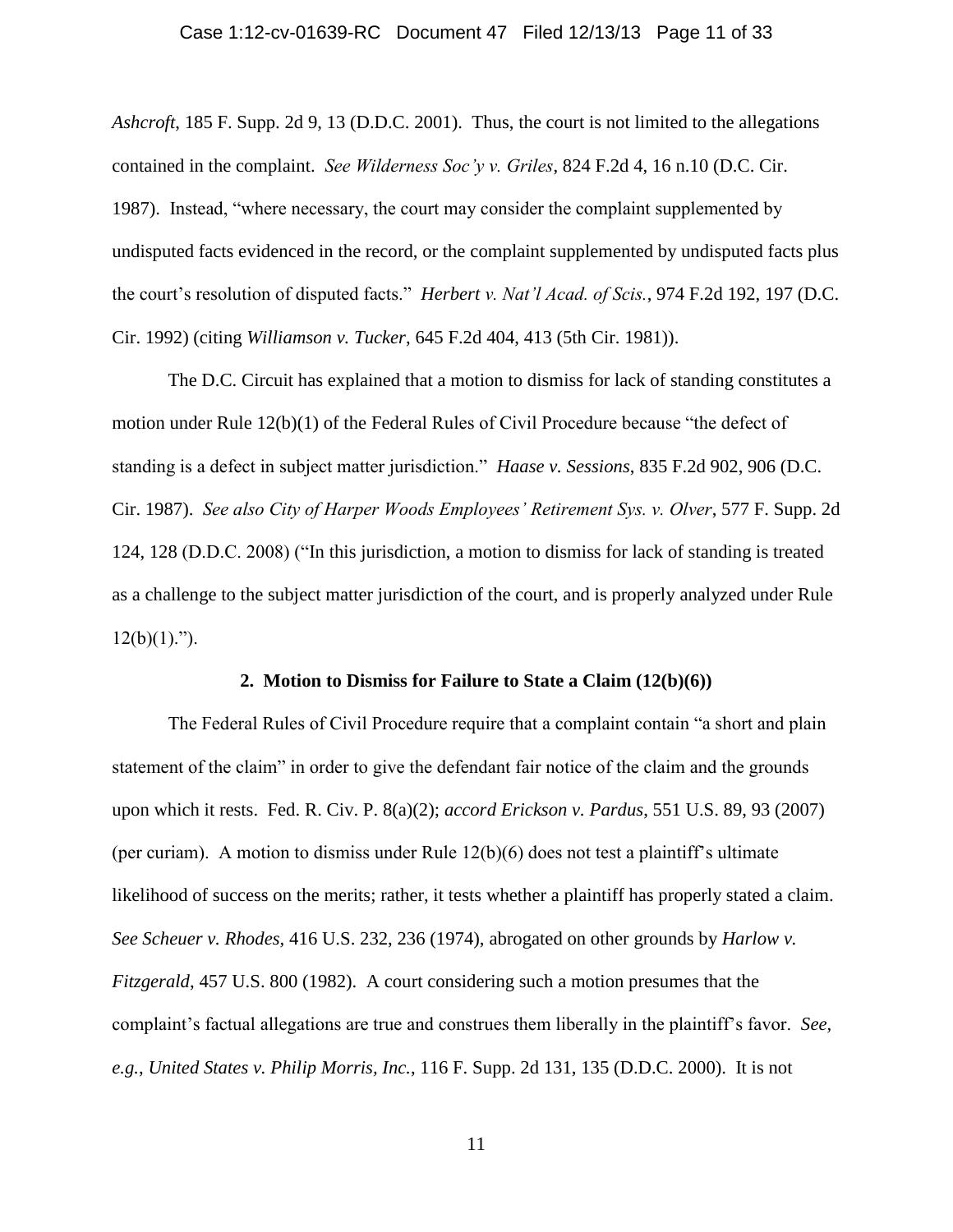# Case 1:12-cv-01639-RC Document 47 Filed 12/13/13 Page 12 of 33

necessary for the plaintiff to plead all elements of her prima facie case in the complaint. *See Swierkiewicz v. Sorema N.A.*, 534 U.S. 506, 511–14 (2002); *Bryant v. Pepco*, 730 F. Supp. 2d 25, 28–29 (D.D.C. 2010).

Nevertheless, "[t]o survive a motion to dismiss, a complaint must contain sufficient factual matter, accepted as true, to 'state a claim to relief that is plausible on its face.'" *Ashcroft v. Iqbal*, 556 U.S. 662, 678 (2009) (quoting *Bell Atl. Corp. v. Twombly*, 550 U.S. 544, 570 (2007)). This means that a plaintiff's factual allegations "must be enough to raise a right to relief above the speculative level, on the assumption that all the allegations in the complaint are true (even if doubtful in fact)." *Twombly*, 550 U.S. at 555–56 (citations omitted). "Threadbare recitals of the elements of a cause of action, supported by mere conclusory statements," are therefore insufficient to withstand a motion to dismiss. *Iqbal*, 556 U.S. at 678*.* A court need not accept a plaintiff's legal conclusions as true, *see id.*, nor must a court presume the veracity of the legal conclusions that are couched as factual allegations. *See Twombly*, 550 U.S. at 555.

#### **B. Standing**

The defendants first argue that the plaintiffs do not have standing to bring this case, and for that reason, the court lacks subject matter jurisdiction to hear it. In order to demonstrate Article III standing, a plaintiff must meet three requirements. First, "the plaintiff must have suffered an injury in fact—an invasion of a legally protected interest which is (a) concrete and particularized, and (b) actual or imminent, not conjectural or hypothetical." *Lujan*, 504 U.S. at 560 (citations omitted). "Second, there must be a causal connection between the injury and the conduct complained of—the injury has to be fairly traceable to the challenged action of the defendant, and not the result of the independent action of some third party not before the court." Id. at 560-561 (citations omitted). Finally, "it must be likely, as opposed to merely speculative,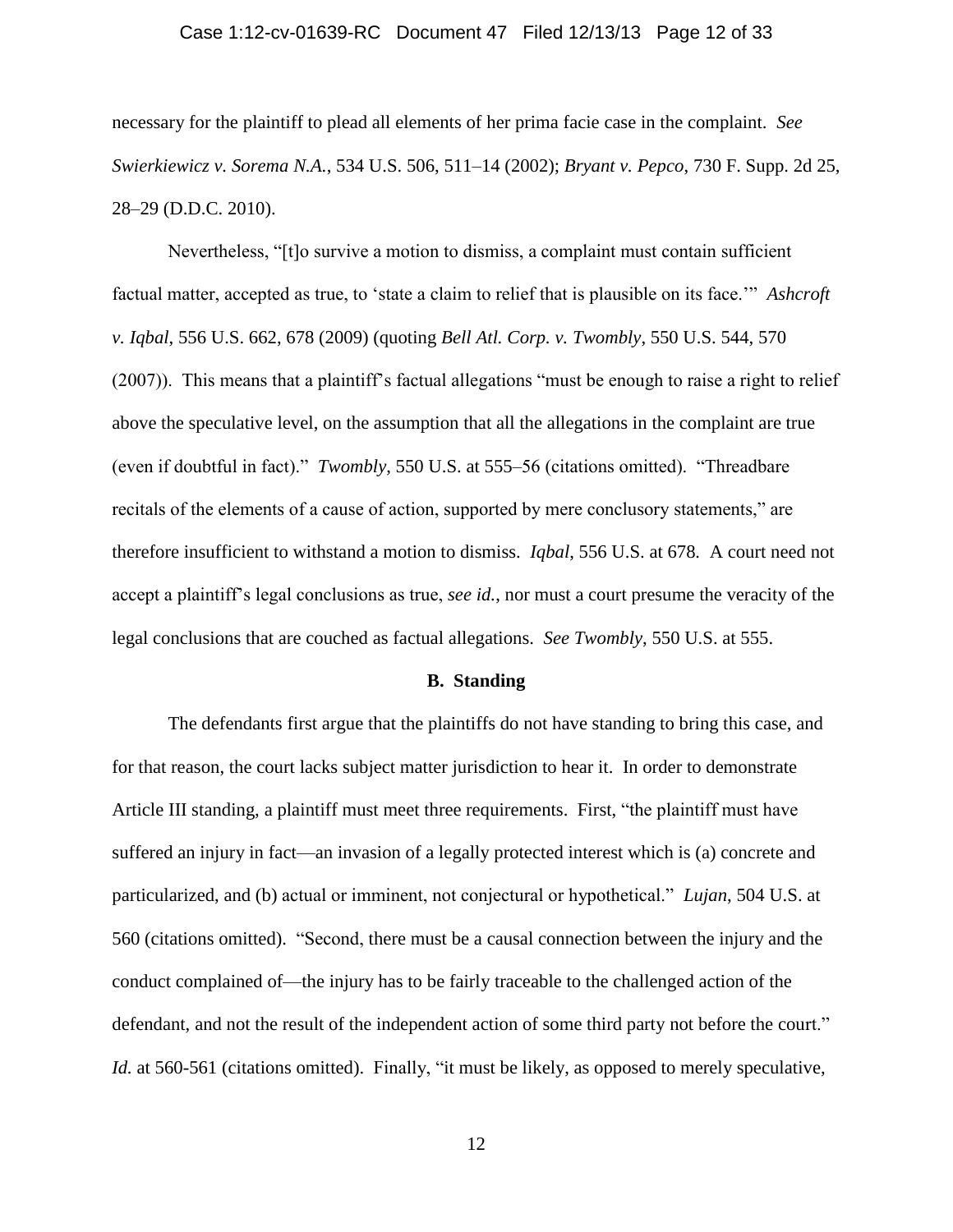## Case 1:12-cv-01639-RC Document 47 Filed 12/13/13 Page 13 of 33

that the injury will be redressed by a favorable decision." *Id.* at 561. To establish standing to sue on behalf of its members, an organization must demonstrate that "its members would have standing to sue in their own right, the interests at stake are germane to the organization's purpose, and neither the claim asserted nor the relief requested requires members' participation in the lawsuit." *Consumer Fed'n of Am. v. F.C.C.*, 348 F.3d 1009, 1011 (D.C. Cir. 2003) (quoting *Hunt v. Washington State Apple Adver. Comm'n*, 432 U.S. 333, 343 (1977)).

## **1. Injury**

With respect to the injury, "[a] prospective plaintiff must show that it has suffered a concrete and particularized injury in order to convince the court that it is sufficiently involved in the current legal dispute to have a defined and personal stake in the outcome of the litigation." *Fla. Audubon Soc'y v. Bentsen*, 94 F.3d 658, 663 (D.C. Cir. 1996). The Supreme Court has "repeatedly reiterated that the threatened injury must be *certainly impending* to constitute injury in fact, and that allegations of possible future injury are not sufficient." *Clapper v. Amnesty Intern., USA*, 133 S. Ct. 1138, 1147 (2013) (emphasis in original, internal quotation marks omitted). The plaintiffs allege that their members are "fearful of using waters contaminated by NPDES permit holders who discharge excess pollutants pursuant to trading and offset programs." Am. Compl. ¶¶ 7, 9. To show that their injuries are particularized, the plaintiffs cite declarations by various members whose use and enjoyment of the Chesapeake Bay will be impaired because of EPA's "authorization" of the offset and trading program. For instance, one member alleges that EPA's "authorization" of pollution trading has and will diminish his enjoyment of the beauty and natural resources of the Chesapeake Bay, because the issuance of certain NPDES permits by state agencies will lead to the creation of "hotspots" and other overpolluted areas in the Bay. *See* Walls Decl. ¶ 25, ECF No. 39-3. Another individual member "is

13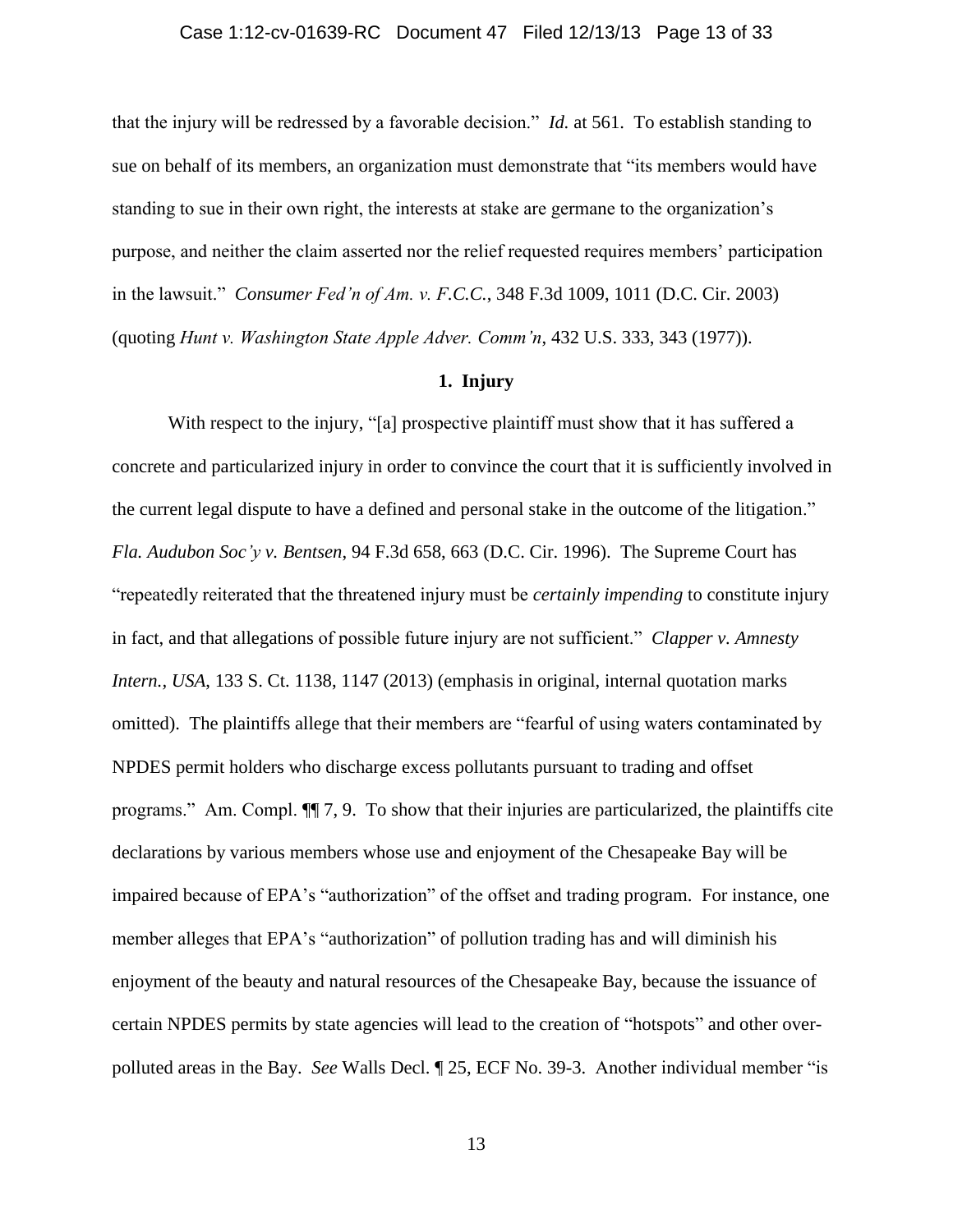#### Case 1:12-cv-01639-RC Document 47 Filed 12/13/13 Page 14 of 33

concerned that increased pollution and sediments from new or increased discharges will impede his ability to enjoy" walking, hiking, and kayaking near the Chesapeake Bay. *See* Stern Decl. ¶¶ 11-12; *see also* Tutman Decl. ¶ 22. Such aesthetic, recreational injuries are cognizable injuriesin-fact. *See, e.g.*, *Friends of the Earth, Inc. v. Laidlaw Envt'l. Svcs. (TOC), Inc.*, 528 U.S. 167, 183 (2000) ("environmental plaintiffs adequately allege injury in fact when they aver that they use the affected area and are persons for whom the aesthetic and recreational values of the area will be lessened by the challenged activity." (citations omitted)); *Sierra Club v. Morton*, 405 U.S. 727, 734 (1972).

The plaintiffs' standing problem, however, is not the lack of a particularized injury<sup>7</sup>—it is the lack of an actual or imminent one. To show that their injury is actual or imminent, the plaintiffs allege, through declarations by their members, that their use and enjoyment of the Chesapeake Bay will be affected by the creation of "hotspots" once various state agencies start granting new or modified NPDES permits to would-be polluters. Pl.'s Opp. Mot. to Dismiss 14- 16. The plaintiffs also allege that the West Virginia Department of Environmental Protection's ("WVDEP") granting of a "NPDES permit to Mountain Springs Utility is one such offset that injures Plaintiffs' members." *Id.* at 18. They also allege that WVDEP has "permitted a permit modification on an offset for the Jefferson County Public Service District," and that Maryland "began a process to certify farms for credit generation." *Id.* at 19.

The creation of "hotspots" by the issuance of such permits is neither actual nor imminent. There is no indication that the trading and offset programs supported by—but not required or

<sup>7</sup> To the extent the plaintiffs allege that their injury is a procedural one in that the EPA violated the APA's notice-and-comment requirement (*see* Pl.'s Opp. Mot. to Dismiss 26, EPA's Mot. to Dismiss 18), it is clear that "the deprivation of a procedural right without some concrete interest that is affected by the deprivation—a procedural right *in vacuo*—is insufficient to create Article III standing." *Summers v. Earth Island Institute*, 555 U.S. 488, 496 (2009).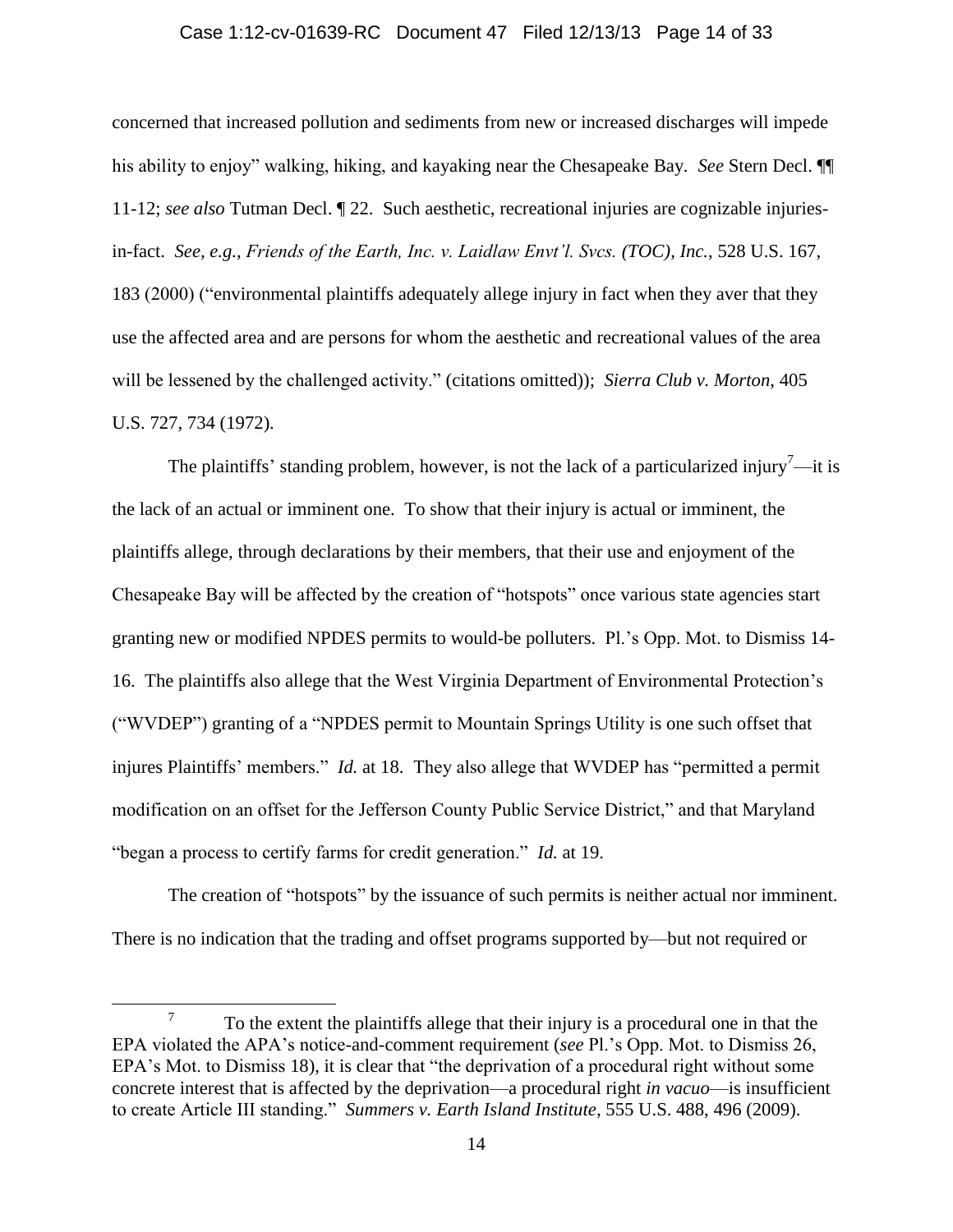## Case 1:12-cv-01639-RC Document 47 Filed 12/13/13 Page 15 of 33

"authorized" by—the EPA will result in the creation of "hotspots" of pollution. The plaintiffs offer no support beyond their own conclusory allegations that "hotspots" have been, or necessarily will be created by the offset and trading programs. They describe "hotspots" as areas "where increased discharges of pollutants will occur resulting in water quality that is worse than other areas in the watershed.<sup>38</sup> *Id*. at 14. However, all the provisions of the TMDL and the Bay jurisdictions' WIPs specifically state that any implementation program must comply with the requirements of the CWA and the TMDL itself. To the extent trades and permits were and are granted by the various state agencies, such offsets would still have to comport with the TMDL and the CWA, and no offset or trade could be permitted if it would result in an "exceedance of WQS [water quality standard] in either receiving segment or anywhere else in the Bay watershed." Chesapeake Bay TMDL at 10-3. Nor could any trading or offsetting occur if it would "delay or weaken implementation of the Bay TMDL, [or be] inconsistent with the assumptions and requirements of the TMDL." *Id.* Nor could a permit issue "[w]hen the imposition of conditions cannot ensure compliance with the applicable water quality requirements of all affected States." 40 C.F.R. § 122.4(d). As the defendants aptly note, the plaintiffs "fail to explain how any trading or offsets authorized by a State could override the [CWA's] overarching command that a point source discharge that does not comply with a permit is a violation of the Act." EPA's Mot. to Dismiss 17, ECF No. 36. The creation of "hotspots" (to the extent such creation even results in an actionable injury) in other words, is highly speculative and therefore not "certainly impending" enough to show an actual or imminent injury for purposes of Article III. *See Clapper*, 133 S. Ct. at 1147.

<sup>8</sup> Plaintiffs do not explain whether this term is a term of art that derives from the CWA, its implementing regulations, or the case law interpreting them. In fact, it is not clear that the creation of a "hotspot" necessarily violates the CWA.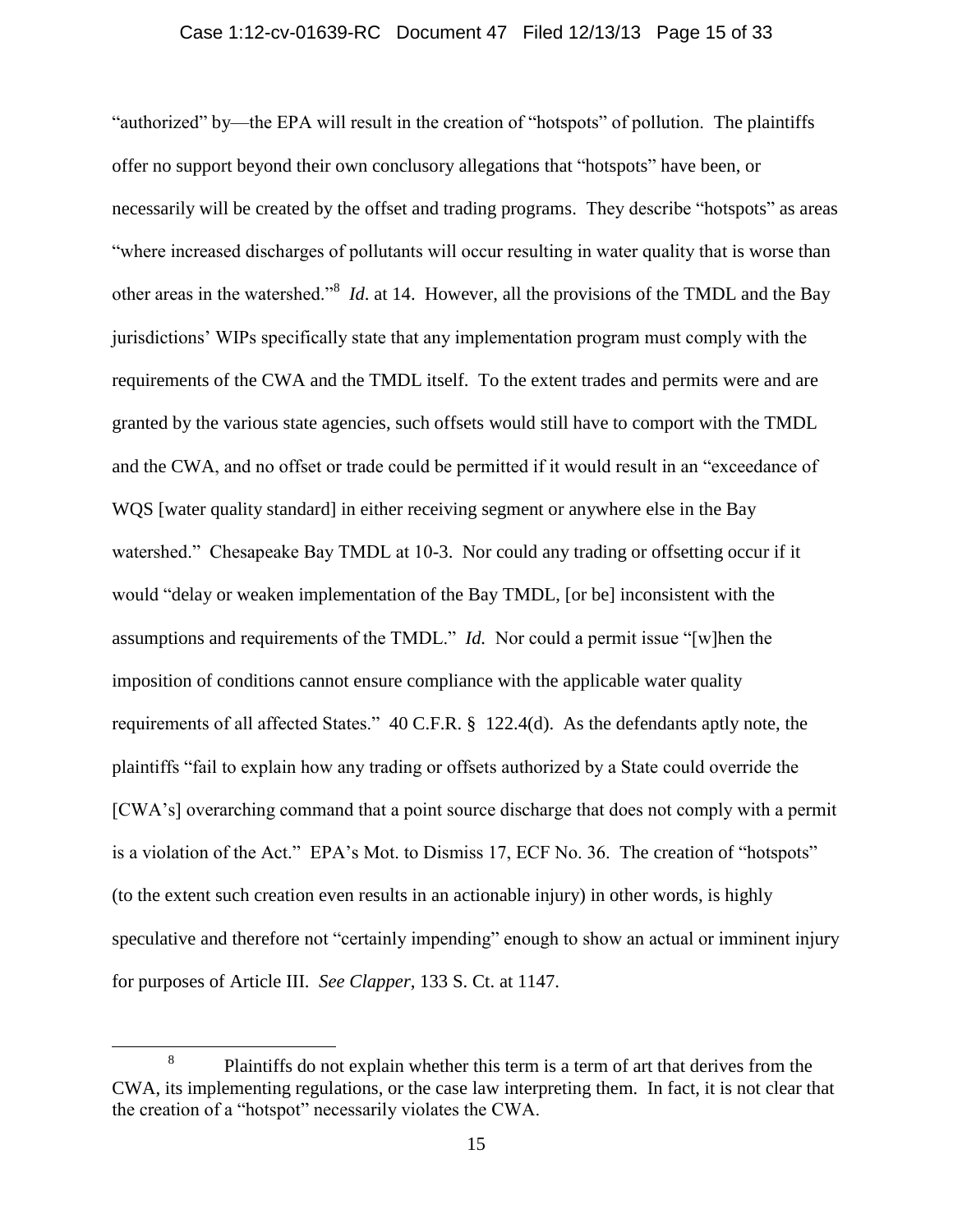# Case 1:12-cv-01639-RC Document 47 Filed 12/13/13 Page 16 of 33

Additionally, the plaintiffs' complaints about the State agencies' actions do not establish an actual or imminent injury. As the EPA points out in its reply brief, the WVDEP has rescinded the certificate of convenience and necessity for the Flowing Spring Wastewater Treatment Plant that the plaintiffs indicated would lead to an offset of 500 lbs/year of nitrogen downstream. *See* EPA's Reply 15-16, ECF No. 42; West Virginia Department of Environmental Protection Letter from Scott Mandirola at 2, ECF No. 39-3 (explaining the modification of a permit for the Flowing Springs Wastewater Treatment Plant); EPA's Reply Brief Ex. A, Public Service Commission of West Virginia Commission Order at 22, ECF No. 42-1 (ordering that "the District petition for approval of revised financing and post-project rates for its Flowing Springs Project is denied and the previously issued certificate of convenience and necessity for the Flowing Springs project *is rescinded*." (emphasis added)). Therefore, the permit modification issued in 2006, well before the creation of the TMDL—is moot because the plant whose loads it authorized will not be financed, and therefore will not be constructed.

The Mountain Springs Utility also poses no injury to the plaintiffs—actually or imminently. The plaintiffs essentially note this themselves saying that the Utility will be allowed to discharge extra pollutants "*once* it identifies an offset." Pl.'s Opp. Mot. to Dismiss 19 (emphasis added). *See also id.* at 15 ("Paul Stern . . . lives near a new point source that will be allowed to discharge *if and when* it identifies offsets as required by the TMDL." (emphasis added)). *See also* Stern Decl. ¶ 9 ("the agency does not allow any operation or discharge of any phosphorus or nitrogen from the wastewater treatment plant under any circumstances *until appropriate offsets have been obtained*" (emphasis added)). The permit the plaintiffs fear will cause increased levels of pollution, therefore, is not even in effect, and it will not be until the Utility identifies an offset that comports with the requirements of the Bay TMDL, and more

16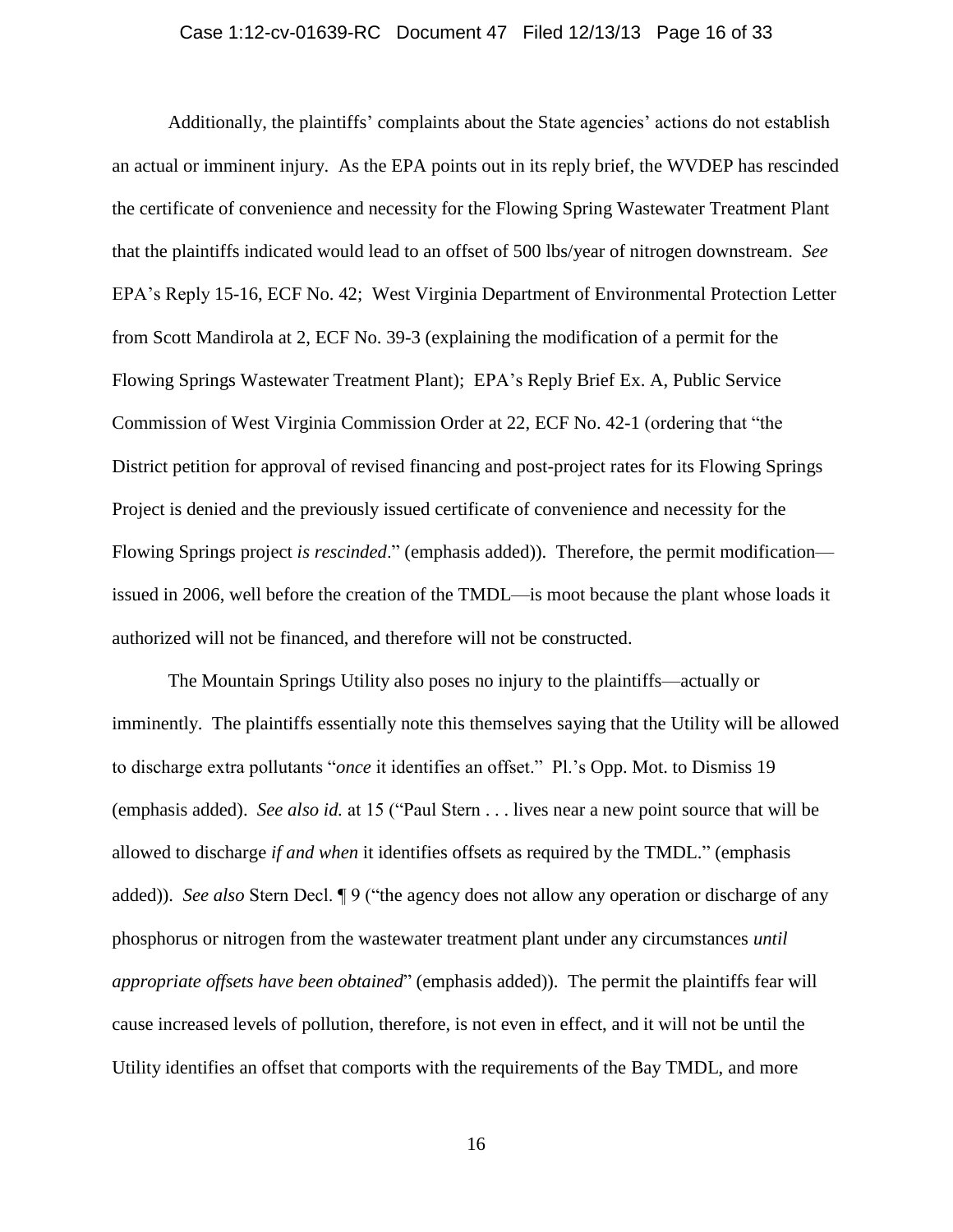# Case 1:12-cv-01639-RC Document 47 Filed 12/13/13 Page 17 of 33

importantly the CWA. Thus, it is not "certainly impending" that any injurious discharges will occur if lawful offsets cannot be identified by the plant, and thus the plaintiffs may never suffer an injury. Moreover, and as set forth above, even if permitted discharges begin, there is no indication that such discharges will cause the plaintiffs any actionable injury. Each permit issuance and modification must comport with the requirements of the Bay TMDL and the CWA. *See, e.g.*, Pl.'s Opp. Mot. to Dismiss, WVDEP letter, ECF No. 39-1 ("the nitrogen and phosphorus loadings associated with this new discharge must be offset so that there is no net increase in loading to the Chesapeake Bay"); 33 U.S.C. § 1342(o) ("a permit may not be renewed, reissued, or modified on the basis of effluent guidelines . . . to contain effluent limitations which are less stringent than the comparable effluent limitations in the previous permit"). There is no indication that, even if offsets are identified and permitted discharges begin, that such discharges will not comport with that relevant water segment's TMDL, contain higher pollutants than allowed under the previous permit, or not comport with the CWA. The purported injury that the plaintiffs envision is thus far too speculative, as the entire purpose of the Bay TMDL is to reduce the amount of pollution in the Chesapeake Bay—not to increase it.

### **2. Traceability**

Even if the plaintiffs could show that their injury was actual or imminent, they would still have a serious traceability problem. The Supreme Court has stated that "[w]hen the suit is one challenging the legality of government action or inaction . . . [and] a plaintiff's asserted injury arises from the government's allegedly unlawful regulation of someone else . . . it becomes the burden of the plaintiff to adduce facts showing that those choices have been or will be made in such a manner as to produce causation and permit redressability of injury." *Lujan*, 504 U.S. at 561-62. *See also Simon v. Eastern Ky. Welfare Rights Org.*, 426 U.S. 29, 41-42 (1976) ("Art. III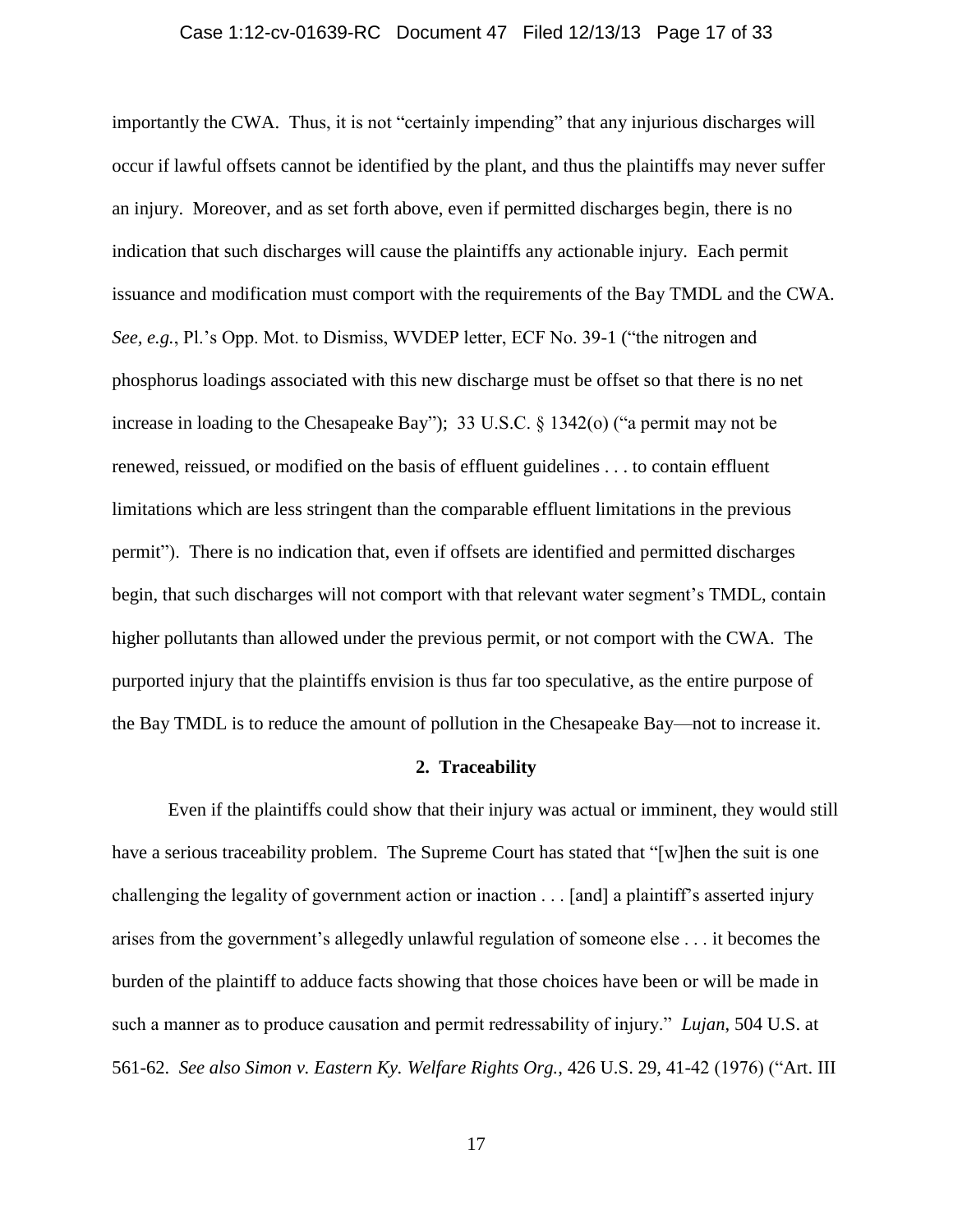#### Case 1:12-cv-01639-RC Document 47 Filed 12/13/13 Page 18 of 33

still requires that a federal court act only to redress injury that fairly can be traced to the challenged action of the defendant, and not injury that results from the independent action of some third party not before the court."). The D.C. Circuit has explained that "[w]hen a plaintiff's asserted injury arises from the Government's regulation of a third party not before the court, it becomes 'substantially more difficult to establish standing.'" *Nat'l Wrestling Coaches Ass'n v. Dep't of Educ.*, 366 F.3d 930, 938 (D.C. Cir. 2004) (citing *Lujan*, 504 U.S. at 562).

The plaintiffs make two arguments on causation. First, they argue that the EPA's references to offsets and trades in the Bay TMDL has *indirectly* caused their injury "through authorization," citing *Animal Legal Def. Fund, Inc. v. Glickman*, 154 F.3d 426, 440-44 (D.C. Cir. 1998) (en banc) and *Am. Road & Transp. Builders Ass'n v. E.P.A.*, 588 F.3d 1109 (D.C. Cir. 2009), for the proposition that even if the EPA itself did not directly cause the plaintiffs' injuries, it could still satisfy the traceability requirement through authorization of third party conduct that directly caused the plaintiffs' injuries.<sup>9</sup> See Pl.'s Opp. Mot. to Dismiss 20-21. Second, the plaintiffs argue that the EPA's references to offsets and trades in the Bay TMDL has *directly* caused their injury by coercing and "strong-arming" States into implementing offset and trading programs, thereby serving as a proxy for a command. 10 *See* Pl.'s Opp. Mot. to Dismiss 22-23. As to this point, the plaintiffs argue that "EPA *essentially* requires" States to adopt offsets and trading programs to comply with the Bay TMDL, and that the EPA's review of the States'

<sup>9</sup> As another court explained: "[c]ausation and redressability thus are satisfied [where] . . . the intervening choices of third parties are not truly independent of government policy." *Nat'l Wrestling Coaches Ass'n v. Dep't of Educ.*, 366 F.3d 930, 940-41 (D.C. Cir. 2004). Importantly, in the D.C. Circuit, "a federal court may find that a party has standing to challenge government action that permits or authorizes third-party conduct *that would otherwise be illegal in the absence of the Government's action*." *Id.* at 940 (emphasis added). In this case, the third party conduct "authorized"— offset and trading programs—would not "otherwise be illegal in the absence of the Government's action."

Given the plaintiffs' litigation position that offset and trading programs violate the CWA, it appears that their "concern" about such coercion is strategic rather than empathetic.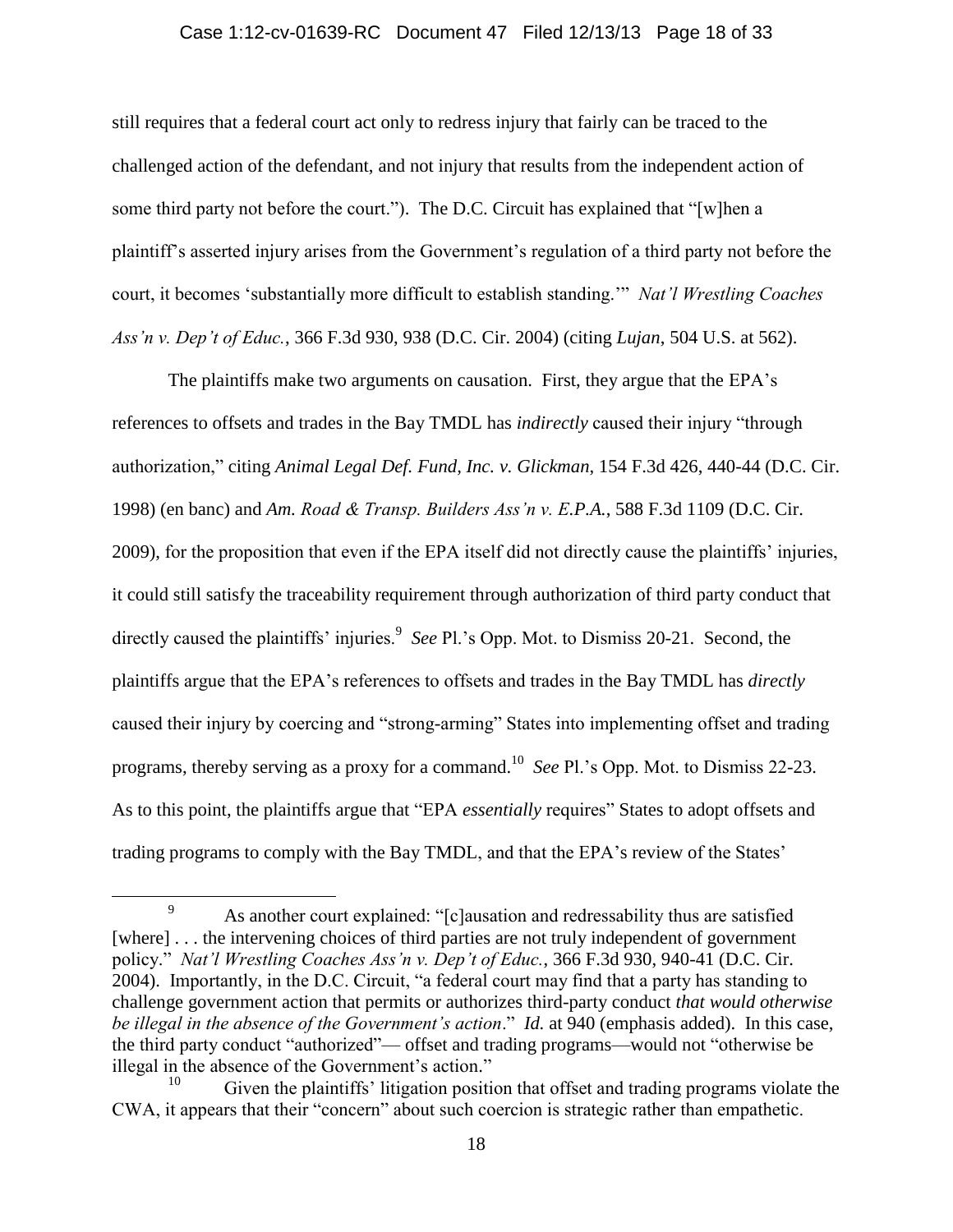# Case 1:12-cv-01639-RC Document 47 Filed 12/13/13 Page 19 of 33

implementation plans "constitutes de facto approval authority" of the offset and trading programs. *Id.* at 9, 22 (emphasis added).

The plaintiffs are incorrect on both counts for similar reasons. First, the Bay TMDL does not authorize offset or trading programs. The plaintiffs' repetition of that assertion throughout their opposition does not make it more true. The trading program being challenged here has been approved by the EPA since 2003 (at the latest), when the EPA established its Water Quality Trading Policy Statement. *See generally* Final Water Quality Trading Policy. Since (or even before) then, many States have engaged in trading and offset programs to achieve desired water quality levels, including States in the Chesapeake Bay. *See, e.g.*, VA. CODE ANN. § 62.1- 44.19:12 (West 2013) (explaining that because of the *2000* Chesapeake Bay Agreement, the "General Assembly finds and determines that adoption and utilization of a watershed general permit and market-based point source nutrient credit trading program will assist" in achieving water quality) (emphasis added); 25 PA. CODE § 96.8 ([Oct. 9,] 2010) (outlining the use of offsets and tradable credits from pollution reduction in the Chesapeake Bay watershed); Chesapeake Bay TMDL 10-3 ("EPA recognizes that a number of Bay jurisdictions are already implementing water quality trading programs."). In addition, offset programs have been authorized and supported by the EPA since at least the 1980s. *See, e.g.*, Environmental Protection Agency, Office of Water, A Summary of U.S. Effluent Trading and Offset Projects, November 1999 (listing various offset programs, including several in the Chesapeake Bay States) [hereinafter "A Summary of U.S. Effluent Trading and Offset Projects"].<sup>11</sup> To the extent there is any cognizable injury caused by the offset and trading programs, then, it cannot be traced

<sup>11</sup> available at [http://water.epa.gov/type/watersheds/upload/2000\\_01\\_21\\_](http://water.epa.gov/type/watersheds/upload/2000_01_21_watershed_trading_traenvrn.pdf) watershed trading traenvrn.pdf.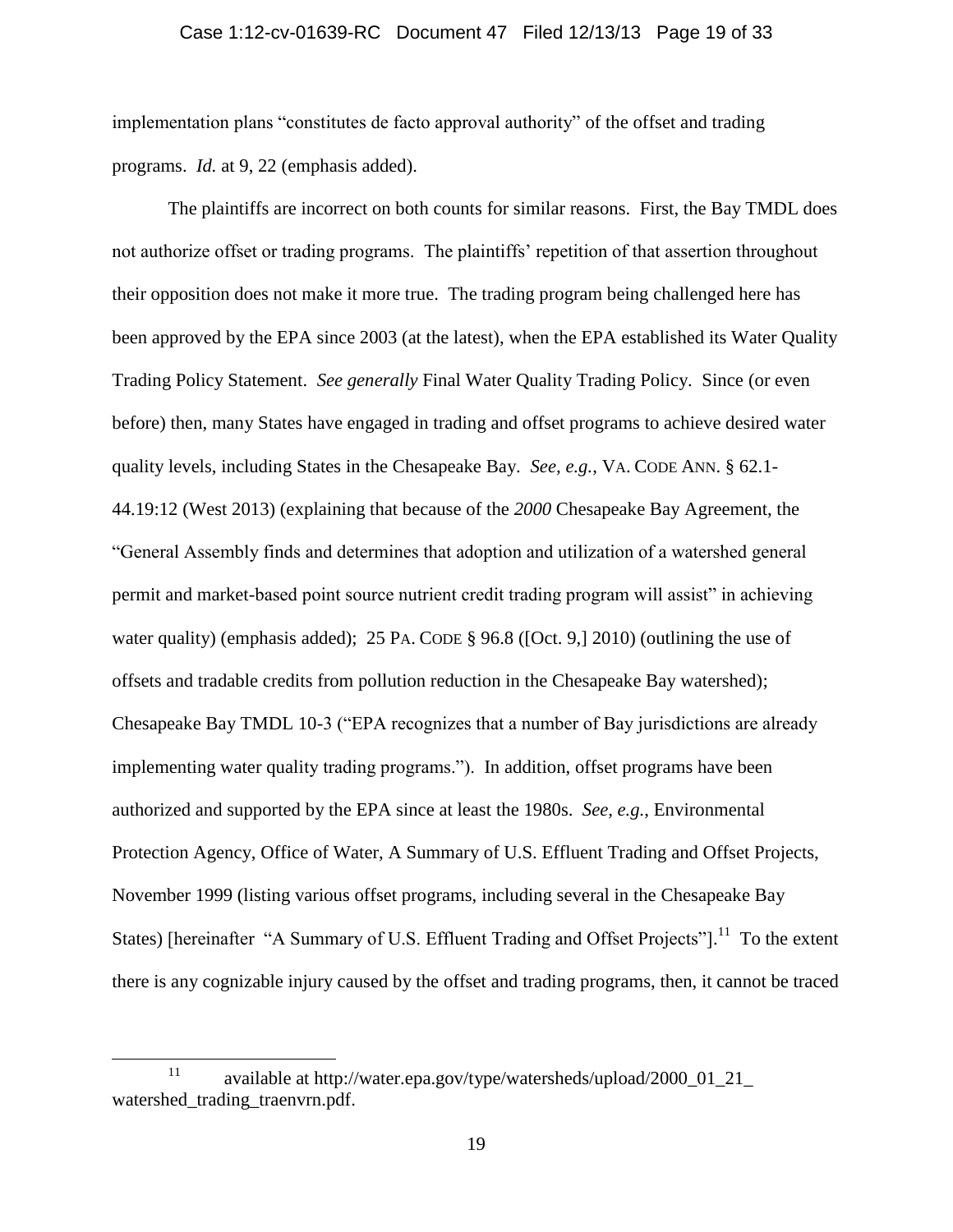# Case 1:12-cv-01639-RC Document 47 Filed 12/13/13 Page 20 of 33

to the 2010 Chesapeake Bay TMDL because the TMDL does not authorize or require such programs, as they already existed before the establishment of the 2010 TMDL.

Second, the plaintiffs mischaracterize the EPA's role in the supervision of the States' WIPs. The EPA does have an extensive role in helping States develop their respective implementation plans, as demonstrated in particular in this case. *See* Chesapeake Bay TMDL ES-5. But ultimately, it is up to the States to choose how to implement those plans. *See* 33 U.S.C. §1313(e). That being said, States are often left with the difficult choice of implementing the TMDL in accordance with EPA's suggestions, or face losing federal grants if they do not. *See Pronsolino v. Marcus*, 91 F. Supp. 2d 1337, 1340 (N.D. Cal. 2000) (explaining that "failure to implement the TMDL [established by the EPA] could imperil federal funding"); *id.* at 1355 ("[The State] is also free to moderate or to modify the TMDL reductions, or even refuse to implement them, in light of countervailing state interests. Although such steps might provoke EPA to withhold federal environmental grant money, [the State] is free to run the risk. A practical reality, of course, is that once federal environmental grant money begins to flow, state regulatory agencies become dependent on it [and] [t]hey become sensitive to threats to terminate it . . . ."). The EPA's extensive involvement in the planning process is not, however, tantamount to "authorization" of State action, but instead, a result of the structure of the CWA, which contemplates both State and federal involvement in the process. *See* 33 U.S.C*.* § 1251(g). Moreover, the difficult choices States face is just a reflection of the reality that if States wish to accommodate growth and development and meet the goals of the CWA, they may have to use offsets and trading programs to implement the Bay TMDL, which happen to be encouraged and supported—but not authorized—by the Bay TMDL.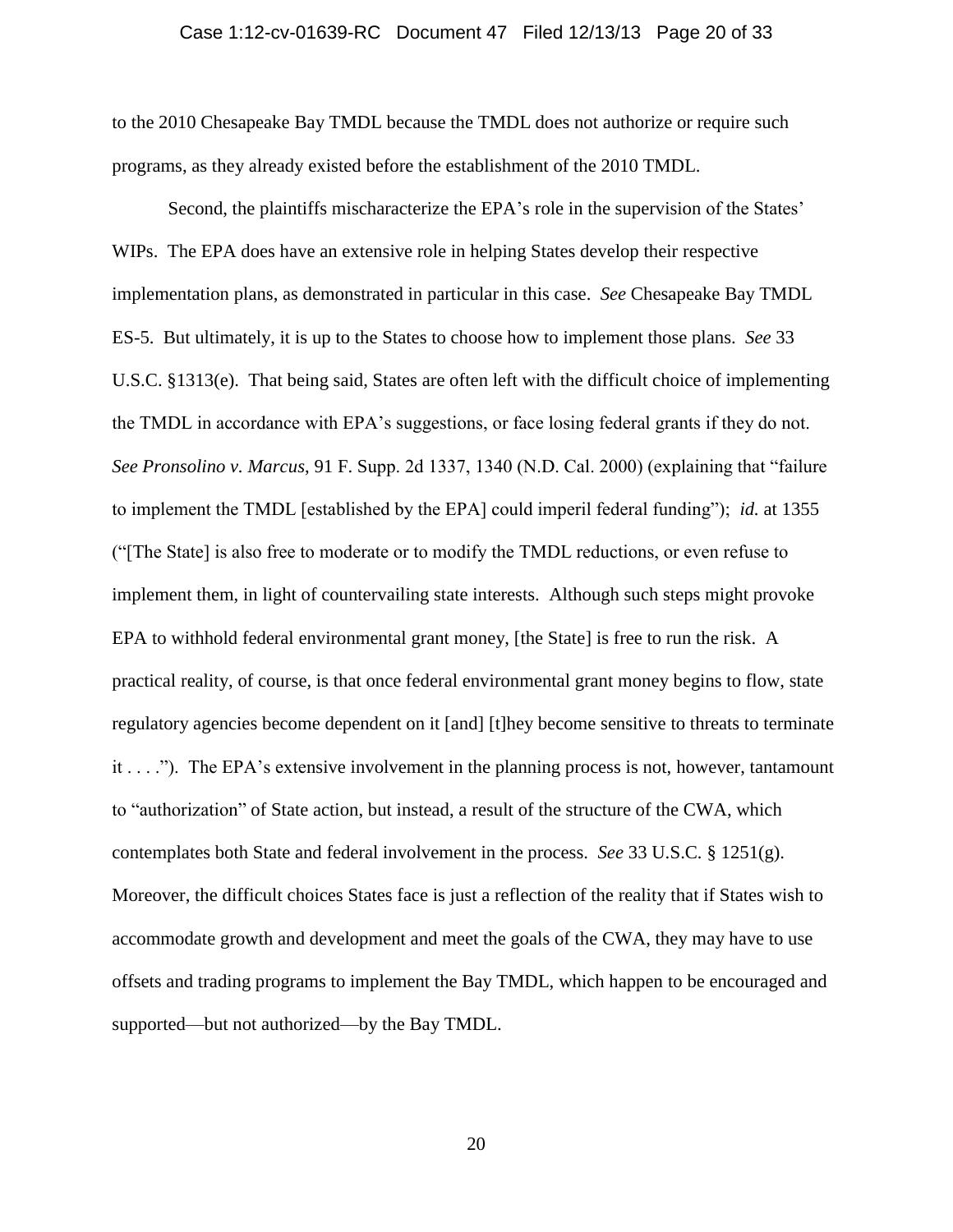## Case 1:12-cv-01639-RC Document 47 Filed 12/13/13 Page 21 of 33

The plaintiffs' coercion arguments similarly ignore the practical reality of the difficult choices States face—which, again, is not the result of EPA strong-arming or coercion in the Bay TMDL document—but of the balance States must strike if they want to—in an environmentallyfriendly and cost-effective way— (1) comply with the TMDL numbers allotted to them, (2) comport with the CWA, and (3) accommodate population growth, and promote agricultural and industrial growth. Offsets and trades are but one option in the States' arsenal for achieving those goals—that the EPA encourages the use of trades and offsets does not make it the States' only option, or a coercive one at that, in achieving water quality.

Neither does the fact that the EPA retains supervisory authority over the TMDL implementation process amount to causation through coercion. As the EPA's supplemental authority notes, though "there may be a fine line between collaboration and coercion, the court finds this [TMDL] framework to be more indicative of collaboration. The purpose of the revision process . . . was to strengthen the WIPs to ensure attainment of water quality standards through the use of both federal and state resources and expertise . . . [and] the record is replete with numerous communications that demonstrate discussion, debate, and negotiation between the federal and state government, not coercion." *See American Farm Bureau Fed'n v. E.P.A.*, No. 1:11-cv-0067, 2013 WL 5177530, at \*29 (M.D. Pa. Sept. 13, 2013). Thus, there is no coercion, commanding, or "strong-arming" here, but instead, a joint federal and state effort aimed at achieving a common objective: better water quality.

The plaintiffs' purported injury, then, is not ultimately caused by the Bay TMDL directly or indirectly—because the Bay TMDL does not "authorize" any third party action, nor does it coerce States into implementing any programs they would not consider implementing on their own.

21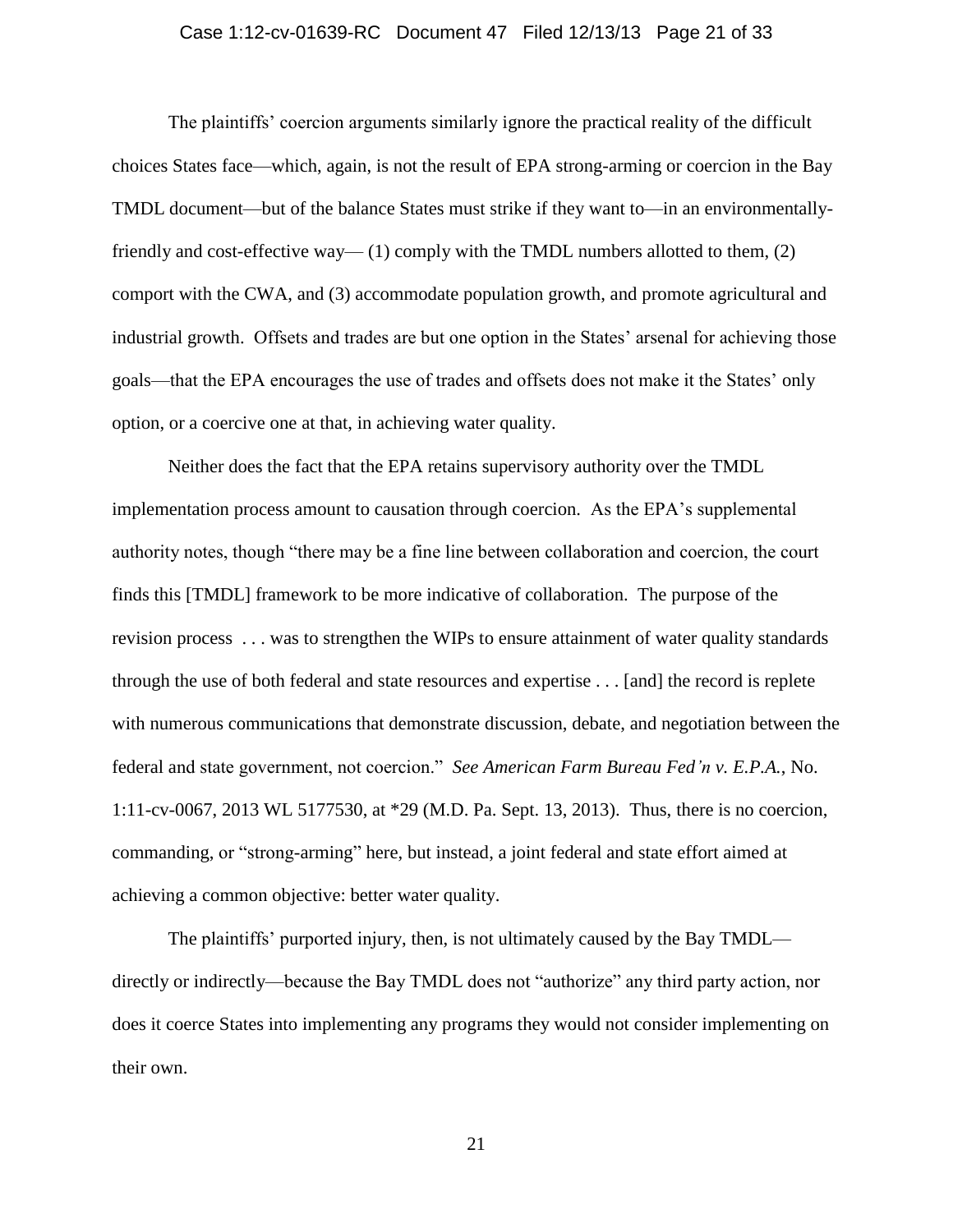## **3. Redressability**

Even if the plaintiffs could establish an injury that is traceable to the conduct of the EPA, it would still not be redressed by a decision in their favor. With respect to the redressability analysis, a court "examines whether the relief sought, assuming that the court chooses to grant it, will likely alleviate the particularized injury alleged by the plaintiff." *Fla. Audubon Soc'y*, 94 F.3d at 663-64. The plaintiffs seek a declaratory judgment from this Court "that the trading and offset provisions of the TMDL are in violation of the Clean Water Act and notice and comment procedural requirements of the APA and are null and void." Am. Compl. ¶ 124.

The relief the plaintiffs seek cannot be redressed by an order from this Court. As set forth above, the EPA did not "authorize" offsets and trading programs, as the plaintiffs repeatedly assert. Rather, the EPA made statements in the TMDL referencing already-existing (and state-implemented) trading and offset programs. This Court could only order those references removed from the Bay TMDL—but such an order would not change the legal landscape because (1) the authority to implement offset and trading programs is with the States themselves, (2) there is no WIP approval before the Court, and (3) the pre-existing 2003 EPA Water Quality Trading Policy remains in place. Therefore, any order from this Court removing all references in the Bay TMDL to offsets or trades would have no effect on the legal landscape, and would therefore not redress the plaintiffs' injuries. $^{12}$ 

<sup>&</sup>lt;sup>12</sup> This is not to say that the approval of offsets and trades that violate the CWA could not be challenged. They certainly could be challenged—through the remedial scheme created by the CWA itself. If the EPA issues an NPDES permit that violates the CWA, that action is subject to judicial review in the Court of Appeals. *See* 33 U.S.C. § 1369(b)(1)(F). If it is issued by a State agency, the State is obligated under the CWA to provide a judicial review process. *See* 40 C.F.R. § 123.30. In addition, the citizen-suit provision of the CWA allows "any citizen" to "commence a civil action on his own behalf against any person [including the United States and other government agency] . . . who is alleged to be in violation of" the CWA. *See* 33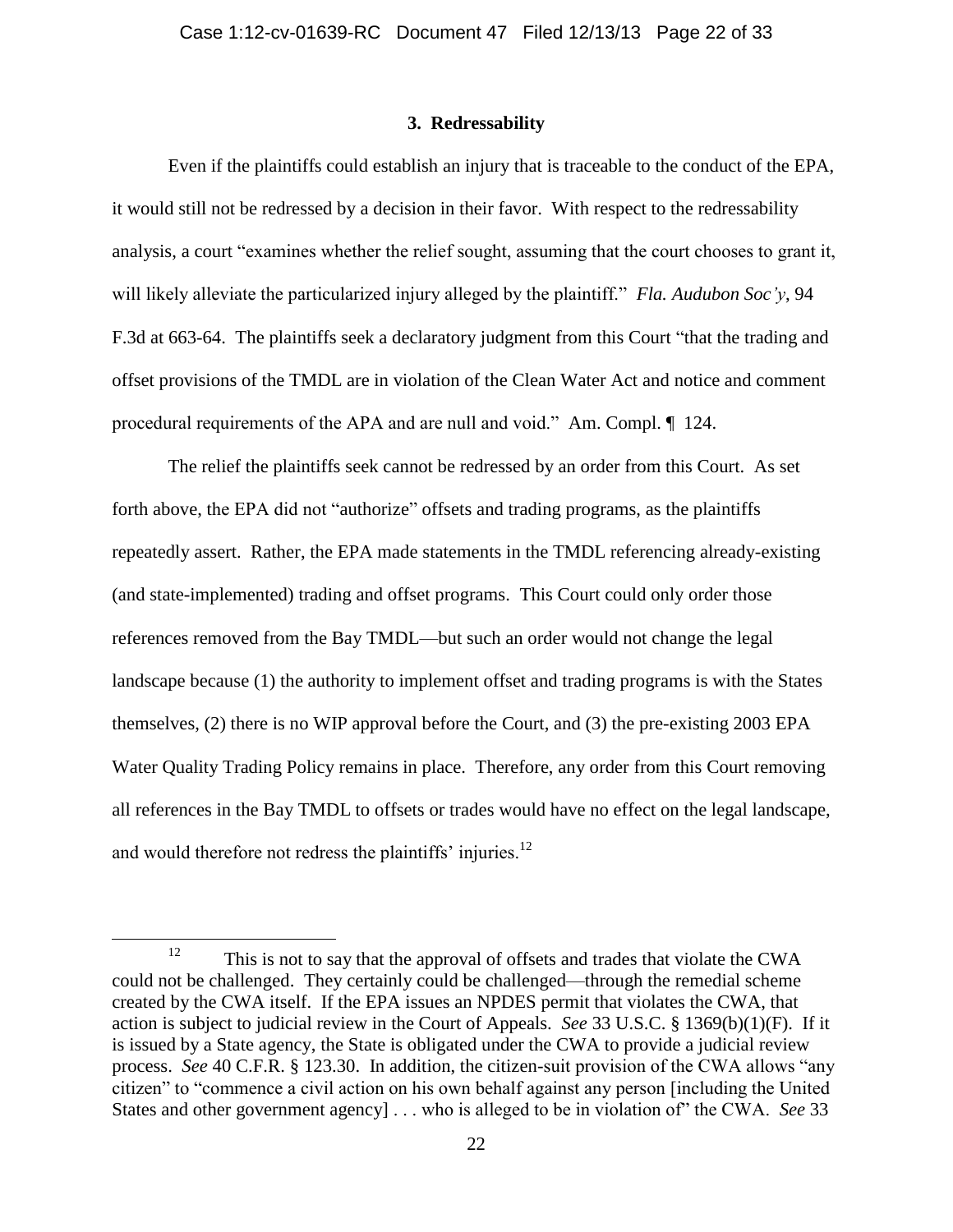The plaintiffs have failed to show that they have an actual or imminent injury that is

traceable to the EPA's conduct and redressable by an order of this Court. Therefore, the Court must dismiss this case for lack of subject matter jurisdiction.<sup>13</sup>

## **C. Ripeness**

The defendants also argue that the plaintiffs' claims are not ripe for adjudication. The

D.C. Circuit has explained that "[r]ipeness, while often spoken of as a justiciability doctrine

distinct from standing, in fact shares the constitutional requirement of standing that an injury in

fact be certainly impending." *Nat'l Treas. Employees Union v. United States*, 101 F.3d 1423,

1427 (D.C. Cir. 1996). *See also Wyo. Outdoor Council v. United States Forest Serv.*, 165 F.3d

43, 48 (D.C. Cir. 1999) ("Just as the constitutional standing requirement for Article III

 $\overline{a}$ 

U.S.C. § 1365(a)(1). Thus, there are other ways the plaintiffs can seek redress from the appropriate entities if, and when, a violation of the CWA, and in turn, an injury, occurs.

The only other case considering the Chesapeake Bay TMDL's legality is *American Farm Bureau Fed'n v. E.P.A.*, No. 1:11-cv-0067, 2013 WL 5177530, at \*1 (M.D. Pa. Sept. 13, 2013). In that case, the court found that the plaintiffs had standing to challenge the TMDL because the injury they alleged—economic injury from having to comply with the requirements of the TMDL—was traceable to the EPA's establishment of the TMDL. *Id.* at \*18- 19. The challenge in that case was to the legality of the TMDL itself—not its references to the permissive offset and trading program being challenged in the instant action. Additionally, the injury alleged there was an actual and imminent economic injury of having to comply with the TMDL requirements, which arose directly from the EPA's establishment of the TMDL itself. That court's reasoning is not inconsistent with this Court's logic because the plaintiffs here (1) do not allege an actual or imminent injury as set forth above, and (2) do not challenge the TMDL itself, but instead challenge EPA's "authorization of offsets and trading." Because as set forth above, such purported "authorization" does not arise from the Bay TMDL, that district court's finding on standing does not conflict with this Court's finding.

Also, the Court notes that the defendant-intervenors in this case were the plaintiffs in *American Farm Bureau*. They challenged the Bay TMDL as contrary to the Clean Water Act and as arbitrary and capricious in violation of the APA. The district court upheld the Bay TMDL in that case, whose decision is currently on appeal in the Third Circuit Court of Appeals. *See*  Notice of Appeal*, American Farm Bureau Fed'n, et al. v. E.P.A.*, No. 11-0067 (M.D. Pa. October 7, 2013), ECF No. 153; Civil Case Docketed, *American Farm Bureau Fed'n, et al. v. E.P.A.,* No. 13-4079 (3d Cir. October 16, 2013). The plaintiffs in that case intervened in this case because, "to the extent the Bay TMDL survive[d] their lawsuit, Intervenors' members will depend on, and benefit from, state pollutant trading and offset programs during the states' implementation of the Bay TMDL." Def. Intervenor's Mot. to Dismiss 2 n.1, ECF No. 35-1.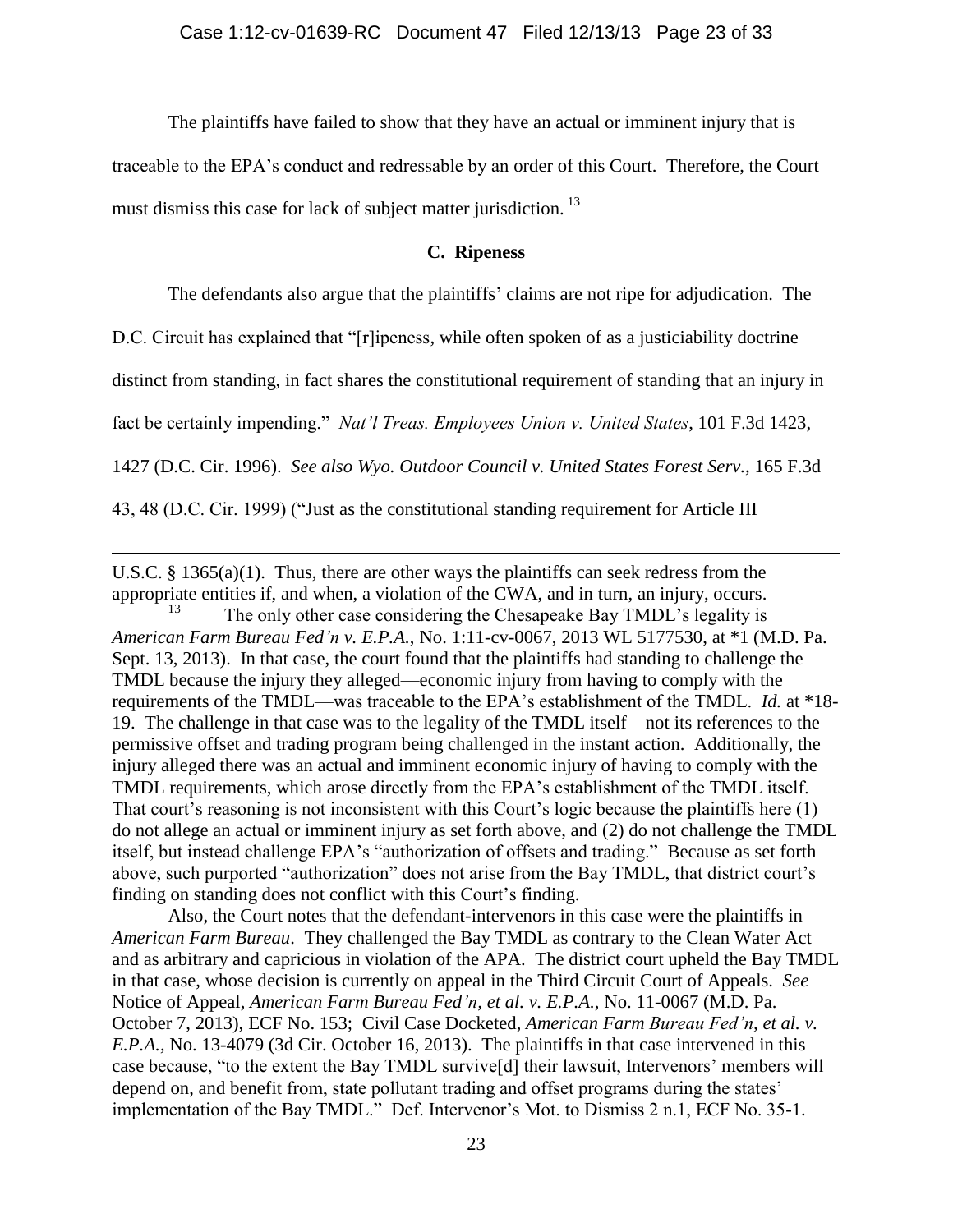# Case 1:12-cv-01639-RC Document 47 Filed 12/13/13 Page 24 of 33

jurisdiction bars disputes not involving injury-in-fact, the ripeness requirement excludes cases not involving present injury."). If a court establishes constitutional ripeness, it then goes on to analyze the prudential aspect of ripeness, which is "where a court balances 'the fitness of the issues for judicial decision and the hardship to the parties of withholding court consideration.'" *Nat'l Treas.*, 101 F.3d at 1427-28 (quoting *Abbott Labs. v. Gardner*, 387 U.S. 136, 149 (1967)). The Supreme Court has elaborated that with respect to the ripeness inquiry, the court must consider "(1) whether delayed review would cause hardship to the plaintiffs; (2) whether judicial intervention would inappropriately interfere with further administrative actions, and (3) whether the courts would benefit from further factual development of the issues presented." *Ohio Forestry Ass'n Inc. v. Sierra Club*, 523 U.S. 726, 733 (1998). The "paradigmatic hardship situation is where a petitioner is put to the choice between incurring substantial costs to comply with allegedly unlawful agency regulations and risking serious penalties for non-compliance." *Natural Res. Def. Council, Inc. v. E.P.A.*, 859 F.2d 156, 166 (D.C. Cir. 1988). In addition, "neither the possibility that the petitioner may have to make capital budgeting decisions under a cloud of uncertainty, nor the fact that it may incur future expense in challenging the regulations in a later permit or enforcement proceeding, will qualify as hardship." *Id.* (citations omitted).

The ripeness requirement has been described as being designed "to prevent the courts, through avoidance of premature adjudication, from entangling themselves in abstract disagreements over administrative policies, and also to protect the agencies from judicial interference until an administrative decision has been formalized and its effects felt in a concrete way by the challenging parties." *Wyo. Outdoor*, 165 F.3d at 50 (quoting *Abbott Labs*, 387 U.S. at 148-49). In *Wyoming Outdoor*, for instance, the plaintiffs challenged U.S. Forest Service regulations that had designated certain lands as suitable for oil and gas leases. *Id.* at 45, 50. The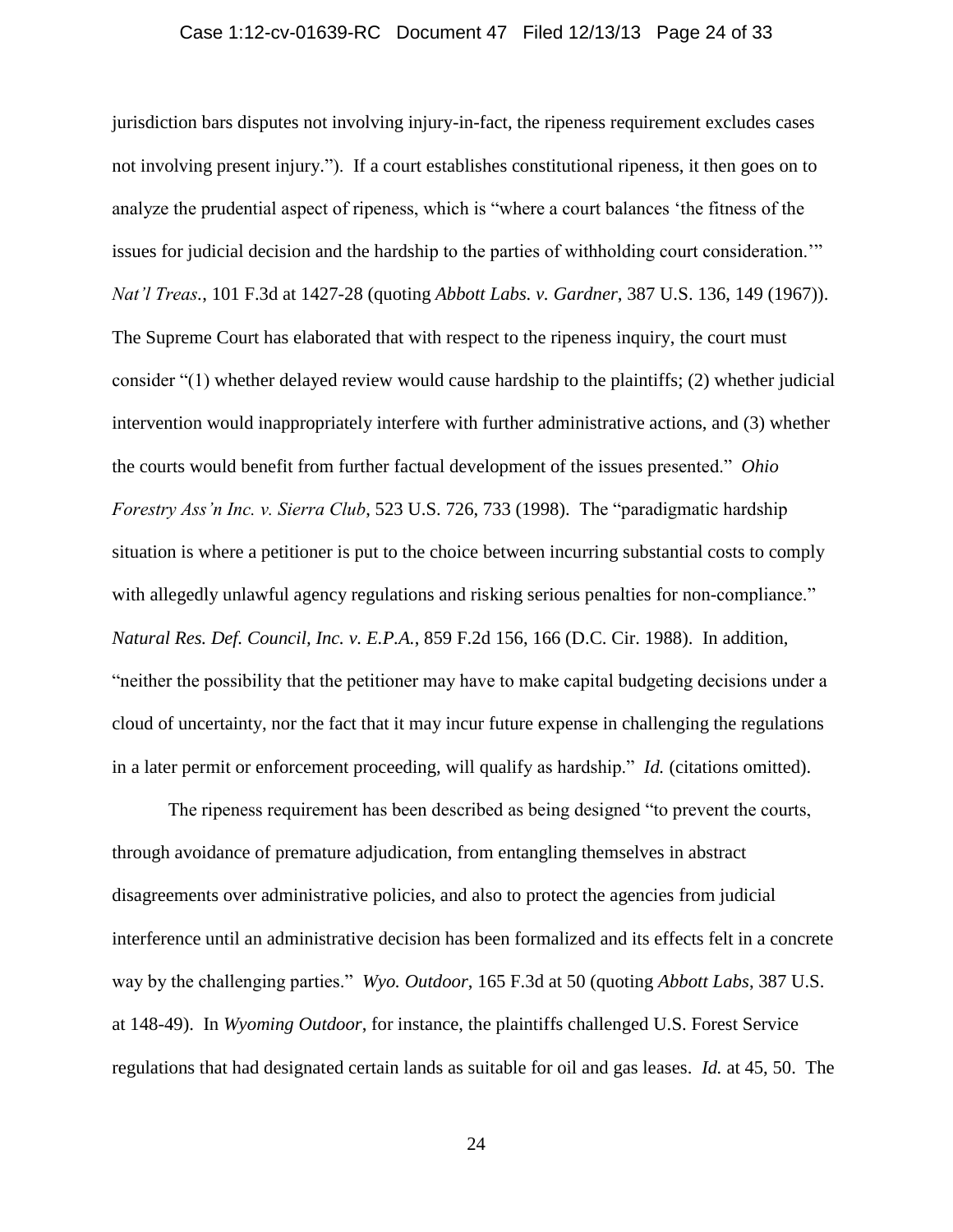# Case 1:12-cv-01639-RC Document 47 Filed 12/13/13 Page 25 of 33

court found the plaintiffs' challenges (brought under the National Environmental Policy Act) unripe for review because of the multiple-stage nature of the agency action at issue—it was when the agency actually issued a lease under the regulations, after other phases of regulation it promulgated, that the agency action would be ripe for review, and that had not yet happened in that case. *See id*. at 50. *See also Cntr. for Biological Diversity v. Dep't of Interior*, 563 F.3d 466, 480 (D.C. Cir. 2009) (finding plaintiff's National Environmental Policy Act claims not ripe because the Department of Interior had only approved a leasing program and no leases had yet been issued under it).

In this case, the Court finds that none of the elements of the ripeness inquiry are satisfied. First, as set forth above, there is no injury that is certainly impending in this case to meet the constitutional ripeness requirement. Second, even if there were, the Court does not find that the plaintiffs can establish any prudential aspect of ripeness. To begin, there is no indication that the plaintiffs will suffer any hardship from the lack of judicial review at this stage in the litigation. The trading and offsets statements in the Bay TMDL impose no legal obligation on the plaintiffs—or any other actor for that matter—and therefore, there is no risk that plaintiffs will have to expend resources in order to comply with the EPA's "requirements." In addition, judicial intervention at this stage would be premature because any reviewing court could benefit from further factual development. For instance, there is currently no indication that the EPA (or any state actor) is issuing any permits in violation of the provisions of the CWA. Nor is there any indication that any permits have been issued by the EPA or state agencies that has actually, or imminently will, injure the plaintiffs. Because there are multiple stages to the implementation of the Bay TMDL at issue here, and the implementation occurs primarily through the actions of

25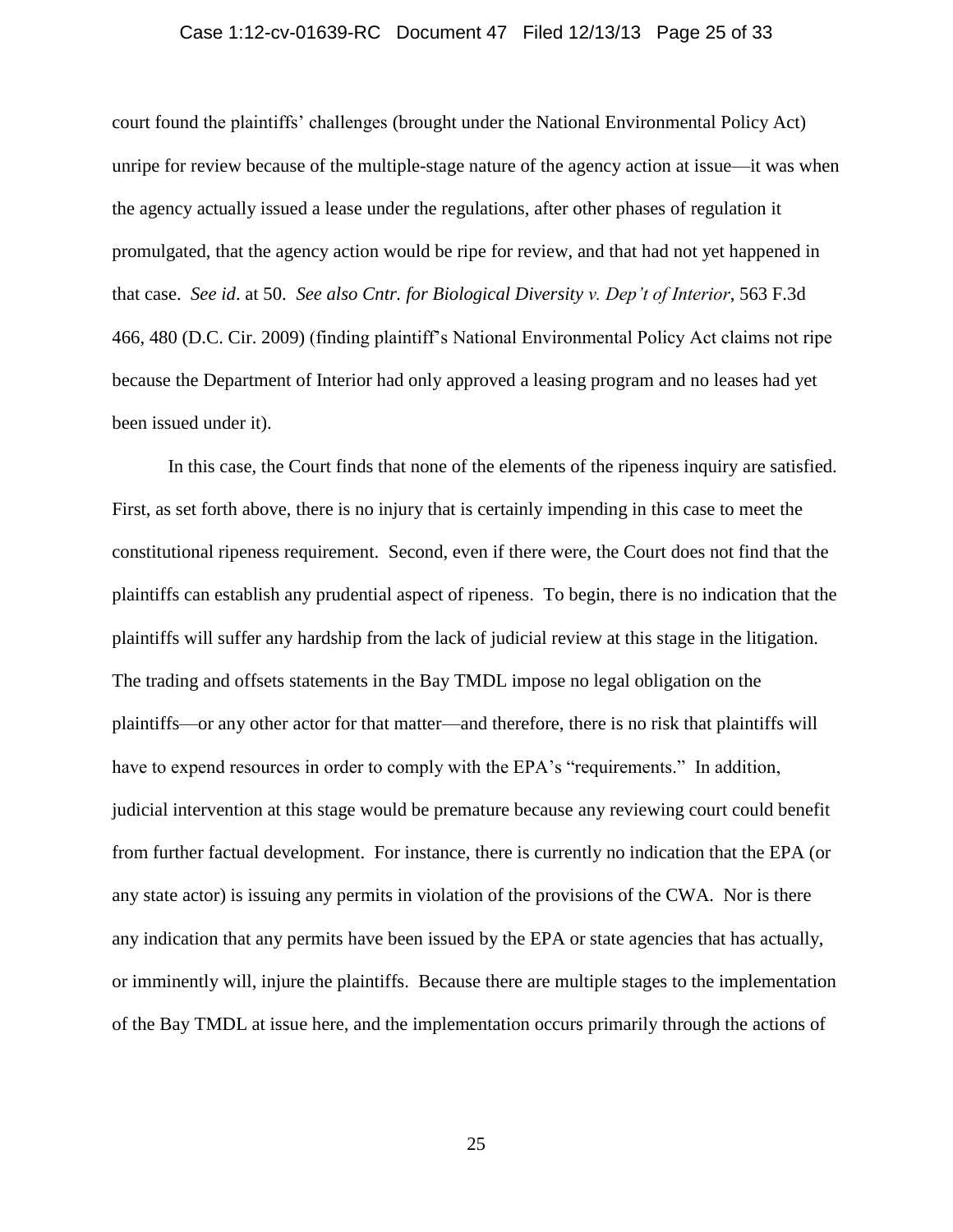## Case 1:12-cv-01639-RC Document 47 Filed 12/13/13 Page 26 of 33

state actors, who are not parties to this action, judicial intervention at this time would be inappropriate, as further factual development would better help a court adjudicate these issues.<sup>14</sup>

## **D. Failure to State a Claim**

Even if the Court were to find that the plaintiffs had standing, this case must nevertheless be dismissed for failure to state a claim under the APA. Review under the APA requires final agency action. *See* 5 U.S.C. § 704 ("agency action made reviewable by statute and *final agency action* for which there is no other adequate remedy in a court are subject to judicial review" (emphasis added)). The plaintiffs have failed to challenge a final agency action.

Under the test articulated in *Bennett v. Spear*, "two conditions must be satisfied for agency action to be 'final:' First, the action must mark the 'consummation' of the agency's decision-making process—it must not be of a merely tentative or interlocutory nature." *Bennett v. Spear*, 520 U.S. 154, 177-78 (1997) (citations omitted). And second, the action must be one by which "rights or obligations have been determined," or from which "legal consequences will flow." *Id.* The D.C. Circuit has given guidance as to the second prong of the *Bennett* test. "In determining whether an agency has issued a binding norm . . . we are guided by two lines of inquiry. One line of analysis considers the effects of an agency's action, inquiring whether the agency has (1) imposed any rights and obligations or (2) genuinely left the agency and its

<sup>14</sup> The plaintiffs rely on *Time Warner Entm't Co. v. F.C.C.*, 93 F.3d 957, 974 (D.C. Cir. 1996), which held a challenge to FCC regulations ripe even though local franchise authorities had discretion whether to implement certain programming. The plaintiffs analogize that case to the instant action, where state authorities have discretion whether to implement the trading and offset programs "authorized" by the EPA. That case, however, is distinguishable because in that case, the plaintiffs were challenging a statutory provision that they alleged violated the First Amendment. Thus, the question presented was purely a legal question of statutory interpretation—having to do with the legal impact of an act of Congress. Here, the plaintiffs are not challenging *a statute*, but rather what they deem to be *agency action*, where the purely legal question cannot be reached if there is no *final* agency action. Because as explained in Part D of this opinion, there is no final agency action, the legal question cannot be reached and *Time Warner* is inapposite.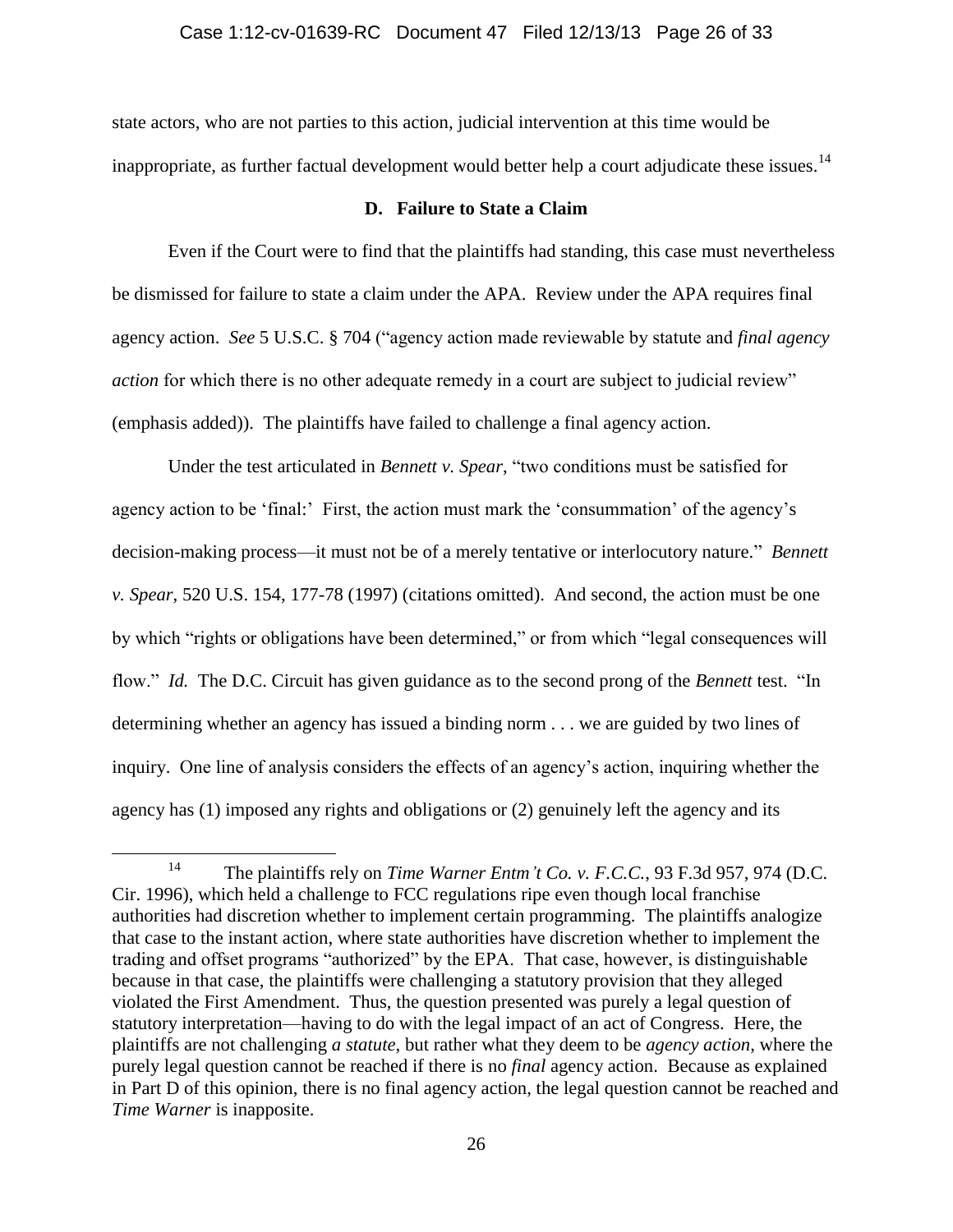### Case 1:12-cv-01639-RC Document 47 Filed 12/13/13 Page 27 of 33

decisionmakers free to exercise discretion." *Cntr. for Auto Safety v. Nat'l Highway Traffic Safety Admin.*, 452 F.3d 798, 806 (D.C. Cir. 2006) (citations omitted). "The second line of analysis looks to the agency's expressed intentions. This entails a consideration of three factors: (1) the agency's own characterization of the action; (2) whether the action was published in the Federal Register or the Code of Federal Regulations;<sup>15</sup> and (3) whether the action has binding effects on private parties or on the agency." *Id.* at 806-807.

In *Cntr. for Auto Safety*, the plaintiffs challenged letters sent to various vehicle manufacturers which outlined NHTSA's "policy guidelines" for "regional recalls." *Id.* at 799- 800. The court held that the NHTSA Guidelines did not constitute final agency action because, under the second prong of the *Bennett* test, NHTSA "has not commanded, required, ordered, or dictated," and the "agency remains free to exercise discretion in assessing proposed recalls and in enforcing the Act." *Id.* at 809. The court also went on to say that "it does not matter that agency officials have *encouraged* automakers to comply with the guidelines." *Id.* (emphasis in original). The guidelines still amounted to nothing more than a general statement of policy. *Id.* Moreover, the NHTSA Associate Administrator had no authority to issue binding regulations under the relevant statutory provision in that case. *Id.* at 810. Thus, the letters were really nothing more than guidelines. *Id.* Similarly, in *Nat'l Ass' n of Home Builders v. Norton*, the

<sup>&</sup>lt;sup>15</sup> The plaintiffs make much of the fact that the TMDL was published in the Federal Register as an indication that the "authorization for offsets and pollutant trading" represents final agency action. The Court notes that what was published in the Federal Register was EPA's "Notice for the Establishment of the Total Maximum Daily Load (TMDL) for the Chesapeake Bay"—not the TMDL itself. *See* 76 Fed. Reg. 549 (January 5, 2011). That notice gives a brief overview of the TMDL. The TMDL itself, however, is not published in the Federal Register or the Code of Federal Regulations. Importantly, the notice published in the Federal Register explains that "[o]ther provisions of the CWA, as well as the jurisdictions' Watershed Implementation Plans (WIPs), were developed to implement the Bay TMDL." 76 Fed. Reg. at 550. Thus, the only part of the TMDL published in the Federal Register recognizes that the TMDL itself is not self-executing, requires further implementation efforts by the States to come into effect, and therefore certain of its provisions are not final.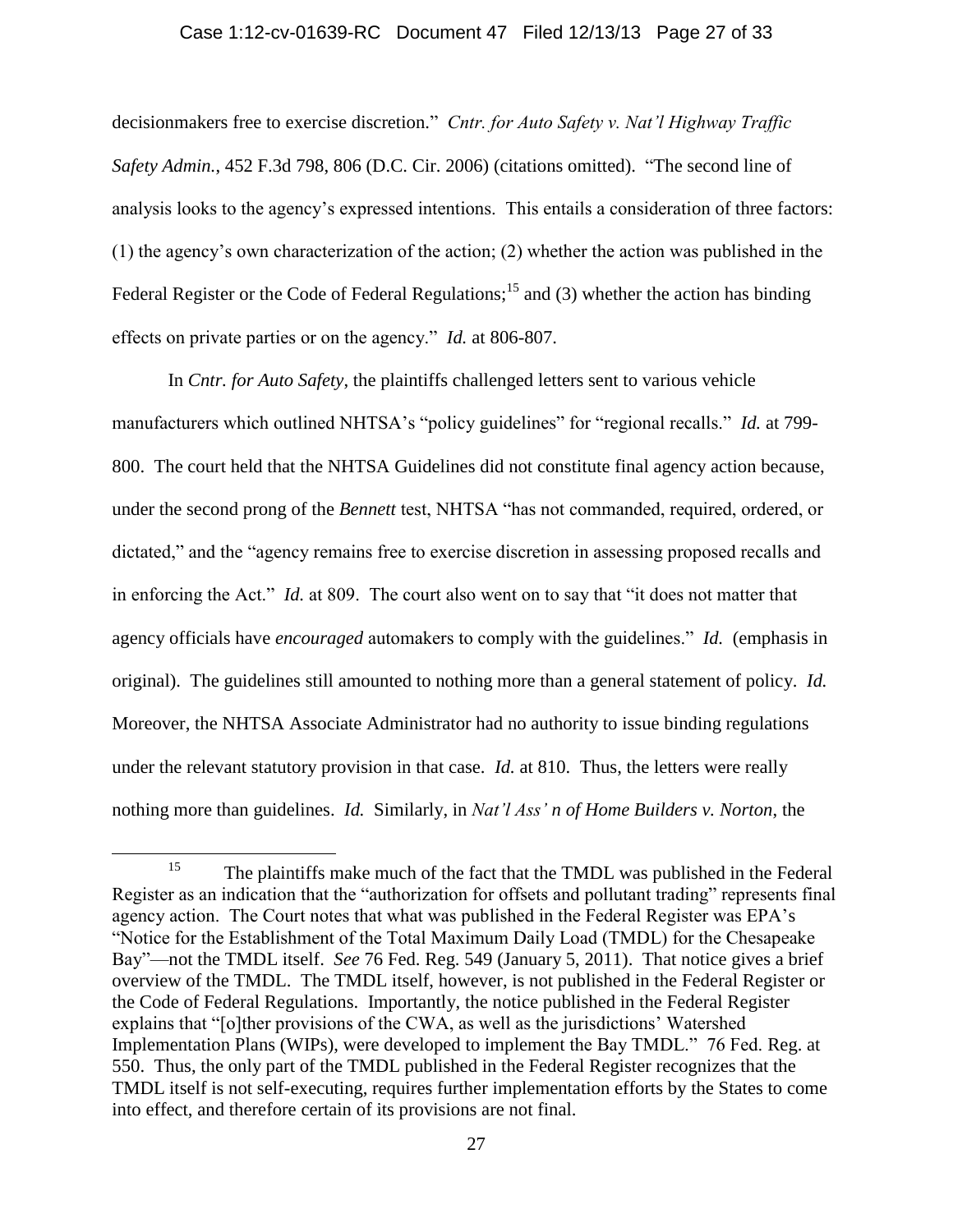## Case 1:12-cv-01639-RC Document 47 Filed 12/13/13 Page 28 of 33

court found that a Fish & Wildlife Service Protocol that outlined recommendations for detecting the endangered Quino Butterfly was not a final rule because it did not establish a binding norm, but rather served as a recommendation. 415 F.3d 8, 11-12, 14 (D.C. Cir. 2005). The court explained: "[g]iven the voluntary nature of the language contained in the Protocols, it is futile for Home Builders to argue that the Protocols are binding on their face." *Id.* at 14.

Under either line of analysis, the Court finds that there is no final agency action here. The same problems that plague the plaintiffs' standing arguments also undermine their argument that the Bay TMDL document's reference to offsets and trading constitutes final agency action: such references do not impose any binding or legal obligations on any actor. The EPA's language in the Bay TMDL regarding offsets and trading does not legally require any conduct, but rather serves as an "informational tool." <sup>16</sup> *Pronsolino v. Nastri*, 291 F.3d 1123, 1129 (9th Cir. 2002). The Bay TMDL uses verbs such as: "EPA *expects<sup>17</sup>* that new or increased loadings

<sup>&</sup>lt;sup>16</sup> The agency action the plaintiffs contest is the purported "authorization of offsets" and trades" in the Chesapeake Bay TMDL. *See* Am. Compl. ¶¶ 88-123, ECF No. 29. The plaintiffs do not challenge the legality of the TMDL itself—only the provisions purportedly authorizing what they deem to be illegal water pollutant trading. The parties—and the Court are in agreement that the Chesapeake Bay TMDL is a final agency action in itself. That is not in dispute. *See Sierra Club v. E.P.A.*, 162 F. Supp. 2d 406, 420 (D. Md. 2001) ("approval or disapproval of state submissions under the Clean Water Act is not rule making; it is only the actual development of the list or load that is rule making"). *See also* EPA's Reply 9, ECF No. 42 ("nor is there any dispute that EPA's establishment of the Bay TMDL is a final agency action . . . ."). As defendants point out, though, "[t]he fact that EPA took final action to establish the Bay TMDL does not, however, mean that every associated statement is equally 'final' within the meaning of the APA." *See id.* (citing *Natural Res. Def. Council v. E.P.A.*, 559 F.3d 561, 564- 65 (D.C. Cir. 2009) (finding the preamble statements were not final agency action because the EPA spoke in the conditional and the preamble statements had no legal consequences); *Interstate Natural Gas Ass'n of Am. v. F.E.R.C.*, 285 F.3d 18, 59-61 (D.C. Cir. 2002) (finding that the discussion of seasonal rates within a final rule "represents only a policy statement and therefore is neither binding on any party nor ripe for judicial review")).

The word "expect" is the most forceful verb used in the TMDL, and even still, its use does not impose any requirement on the States. In the context of the EPA's relationship with the Bay States, it is clear that use of that word simply acknowledges the fact that States face difficult decisions when it comes to implementing TMDLs. Based on the conversations between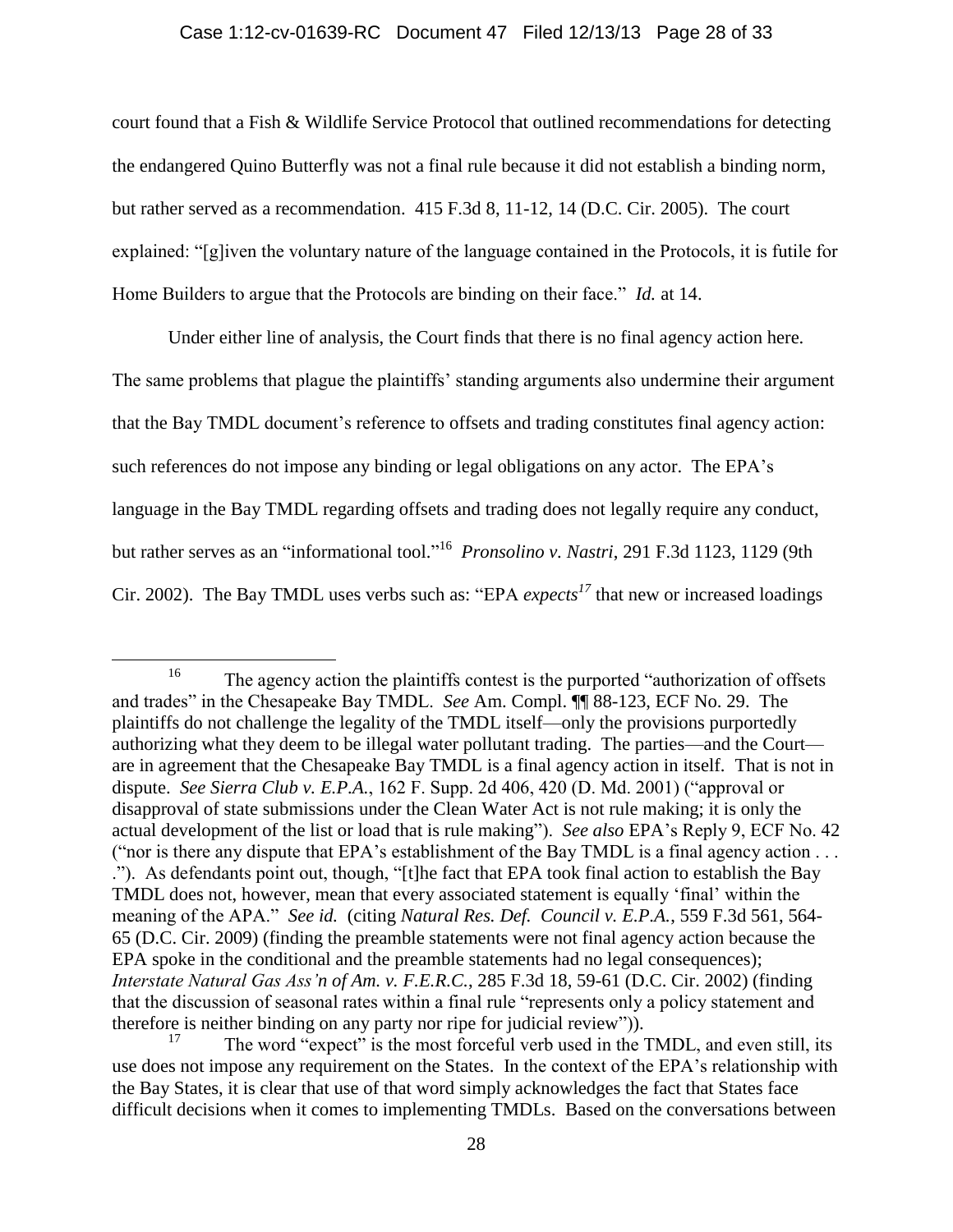### Case 1:12-cv-01639-RC Document 47 Filed 12/13/13 Page 29 of 33

... will be offset by loading reductions ...." Chesapeake Bay TMDL 10-1 (emphasis added); EPA "*encourages* and *expects* that the jurisdictions will generally develop and implement programs for offsetting new and increased loadings . . . ." *Id.* at 10-2 (emphasis added); EPA "*recognizes* that a number of Bay jurisdictions *already are implementing* water quality trading programs. EPA *supports* implementation of the Bay TMDL through such programs, as long as they are established and implemented in a manner consistent with the CWA . . . ." *Id.* at 10-3 (emphasis added); "An *assumption* of this TMDL is that trades *may* occur between sources contributing pollutant loadings to the same or different Bay segments." *Id*. (emphasis added)*.* In addition, in Appendix S, the EPA notes that the common elements (which include trading and offsets) it hopes each State will implement "*are not presented here as regulatory requirements*." *Id.* at S-2. These statements create no binding legal requirement on the States—even though the EPA "expects" (which is the strongest verb used in the Bay TMDL) the States will engage in offset and trading programs, ultimately, it is in the individual States' control whether or not to use offsets and trades as a method of complying with the Bay TMDL. Nothing in the Bay TMDL commands or requires States to engage in offsetting or trades, making this case similar to *Cntr. for Auto Safety* and *Nat'l Ass'n of Home Builders*, where the relevant agency language was voluntary and not mandatory. To be sure, a State has limited options if it wishes to implement the Bay TMDL, continue to comply with the CWA, accommodate population growth, and encourage economic expansion. But limited options does not mean no options. EPA's

the States and the EPA, and the lead-up to the establishment of the Bay TMDL, the EPA expected that the States would carry out the offset and trading programs, as the States themselves pledged to do in their various WIPs. The States have limited options if they hope to (1) implement the Bay TMDL, (2) comply with the CWA, and (3) accommodate population growth and support economic expansion. EPA's "expectation," then, is just an acknowledgement of that difficult reality.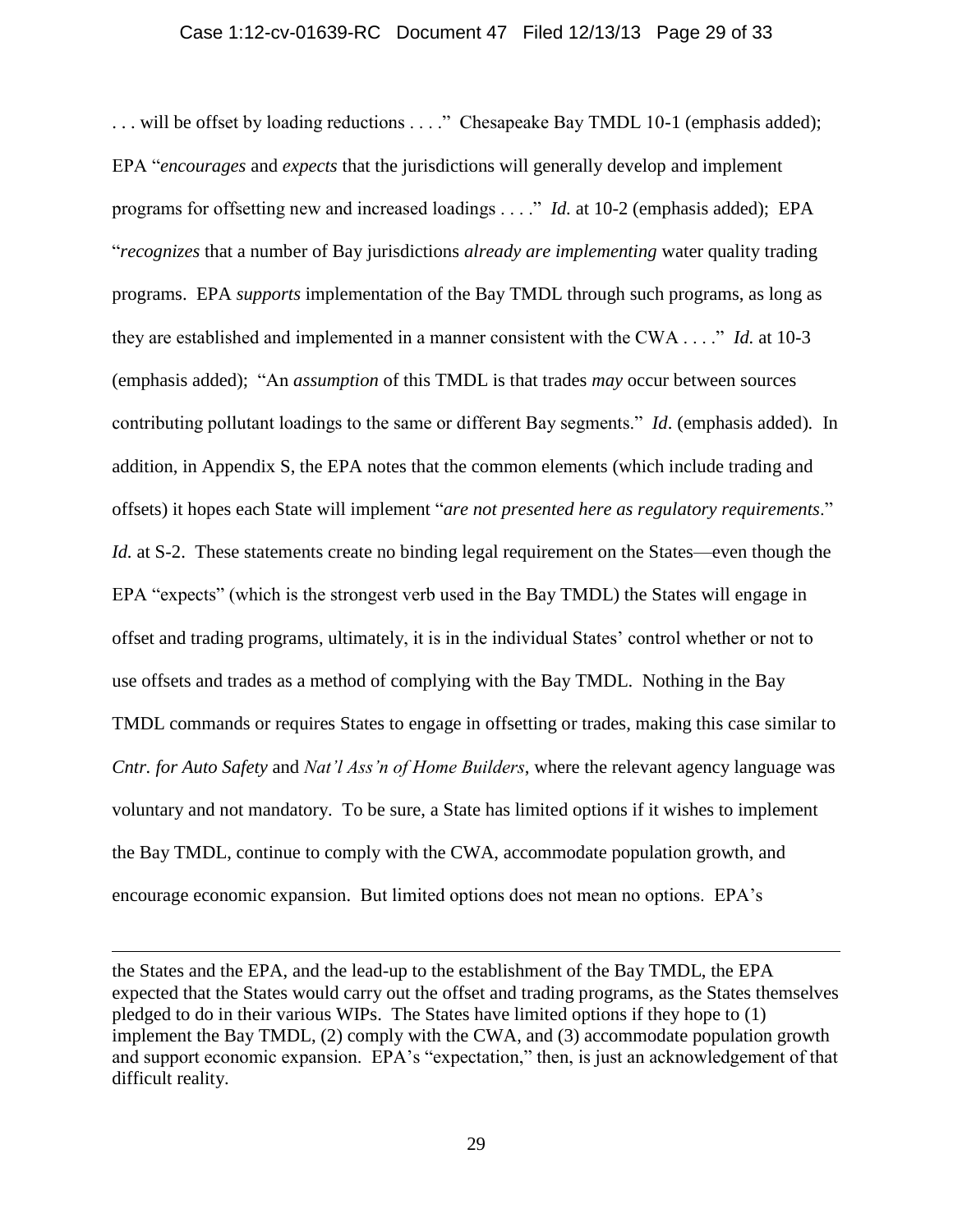#### Case 1:12-cv-01639-RC Document 47 Filed 12/13/13 Page 30 of 33

encouragement that one option might be the most logical one does not command a State to implement it.

Moreover, the EPA's language cannot be mandatory because the CWA does not confer on the EPA the authority to command or to require the States to take specific actions, with respect to their implementation plans. The supplemental authority submitted by the defendants serves them well on this point. *See American Farm Bureau*, 2013 WL 5177530, at \*20 ("EPA is not authorized to establish or otherwise take over TMDL implementation plans."). The district court in that case found that while "it would go too far to say that EPA has no role in developing state implementation plans . . . EPA [does not have the] authority to enact its own implementation plan where it has determined that the state's effort has fallen short. EPA may not, for example, dictate to a state what measures the state must undertake to reduce pollution from a particular source." *Id*. 18

There are two other reasons why the Bay TMDL document's references to offsets and trading do not constitute final agency action. First, such references do nothing to change the legal landscape, contrary to the plaintiffs' arguments that the 2010 TMDL marks "formal legal authorization by the EPA" of offsets and trading programs. *See* Pl.'s Mot. to Dismiss 9. The EPA approved of such methods for regulating water quality no later than 2003 and States have been engaging in such practices since then. *See generally* Final Water Quality Trading Policy 2 ("the policy is intended to encourage voluntary trading programs that facilitate implementation of TMDLs, reduce the costs of compliance with CWA regulations, establish incentives for

<sup>18</sup> Importantly, *American Farm Bureau* is the only case to date that has analyzed the Chesapeake Bay TMDL in depth. In a thorough opinion, the court found that "the record, when viewed as a whole, does not support a finding that the framework of federal and state interaction was coercive in nature so as to render the TMDL an unlawful federal implementation plan." *American Farm Bureau*, 2013 WL 5177530, at \*30.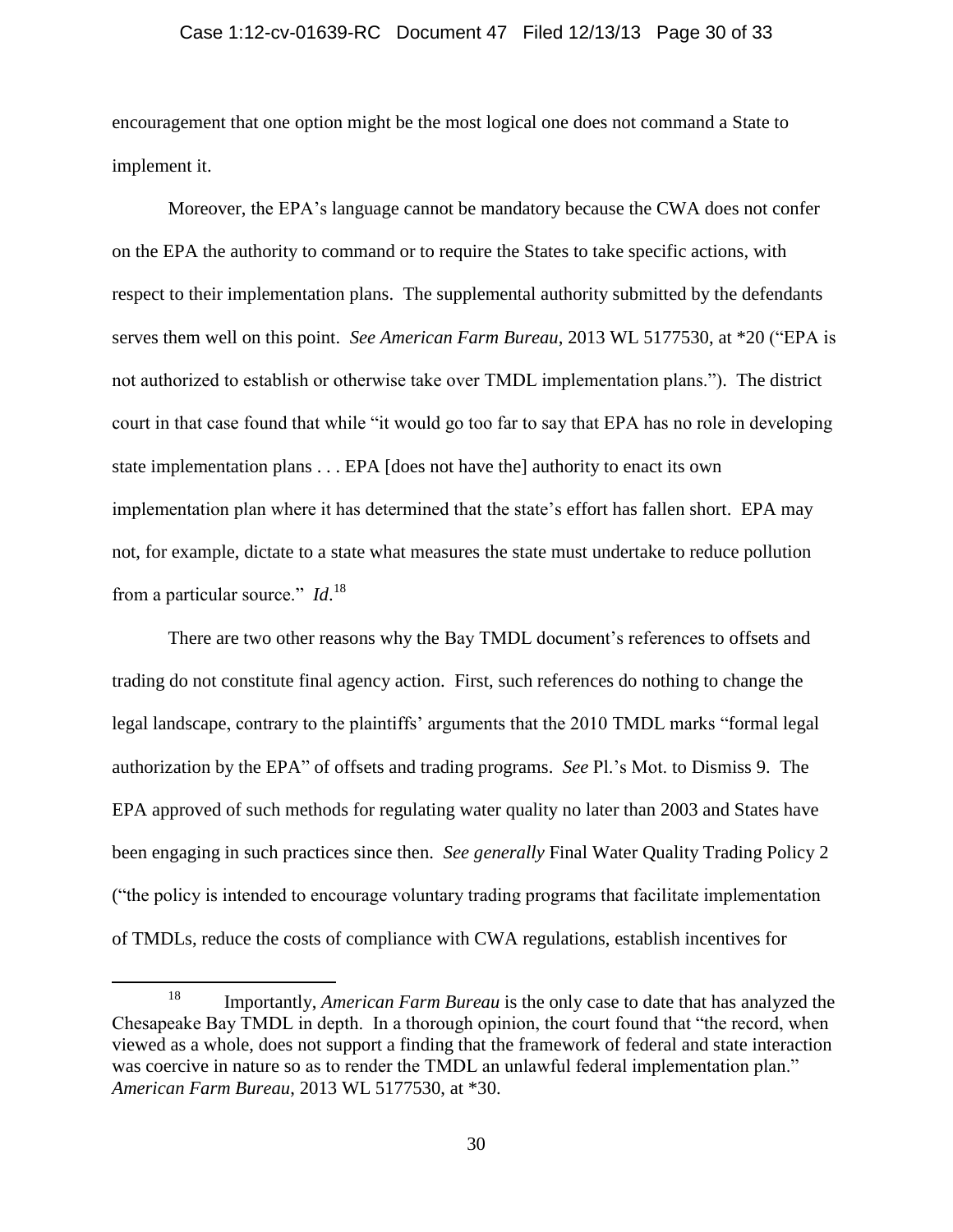## Case 1:12-cv-01639-RC Document 47 Filed 12/13/13 Page 31 of 33

voluntary reductions, and promote watershed-based initiatives"); *see also* A Summary of U.S. Effluent Trading and Offset Projects, *supra* p. 19. Thus, the EPA's statements that it "expects" and "encourages" trading programs to occur does absolutely nothing new. *See Cntr. for Auto Safety*, 452 F.3d at 811 ("if the practical effect of the agency action is not a certain change in the legal obligations of a party, the action is non-final for the purposes of judicial review under the APA" (citation omitted)); *Indep. Equip. Dealers Ass'n v. E.P.A.*, 372 F.3d 420, 428 (D.C. Cir. 2004) ("By *restating* EPA's established interpretation of the certificate of conformity regulation, the EPA Letter [did not] tread . . . new ground. It left the world just as it found it, and thus cannot be fairly described as implementing, interpreting, or prescribing law or policy."). If the Bay TMDL document was entirely silent about offsets and trading, the legal landscape would not change. In light of the fact that the EPA has not imposed any new legal obligation on any actor, the fact that it still "expects," or "encourages" States to engage in certain behavior has no practical, legally-binding effect on the States whatsoever—because they were engaging in trades and offsets before the TMDL came into being, and can do so even without the statements contained in the TMDL.<sup>19</sup>

<sup>19</sup> The plaintiffs rely extensively on *Natural Res. Def. Council v. E.P.A. ("NRDC")*, 643 F.3d 311 (D.C. Cir. 2011) and *Appalachian Power Co. v. E.P.A.*, 208 F.3d 1015 (D.C. Cir. 2000). Those cases are distinguishable from the present action. In *NRDC*, the court found that an EPA Guidance Document was a final agency action because it "altered the legal regime" by resolving a question of statutory interpretation of the Clean Air Act. 643 F.3d at 320. That is not the case here because as set forth above, the EPA's language regarding offsets and trades does not alter the legal regime—that regime was in place before the Bay TMDL was established, is not binding on the States, and does not resolve a question of statutory interpretation. Meanwhile, in *Appalachian Power*, the court found that a Guidance Document was a final agency action because it "reads like a ukase. It commands, it requires, it orders, it dictates." 208 F.3d at 1023. The *Appalachian Power* court further found that "EPA has given States their 'marching orders' and EPA expects the States to fall in line . . . ." *Id*. That is not the case here, where, as set forth above, the language the EPA uses is permissive, not obligatory (nor, as set forth above, could it be under the CWA). Even though the EPA does "expect" that states will engage in trading and offset programs, in the context of the CWA, such an expectation is acknowledgment of the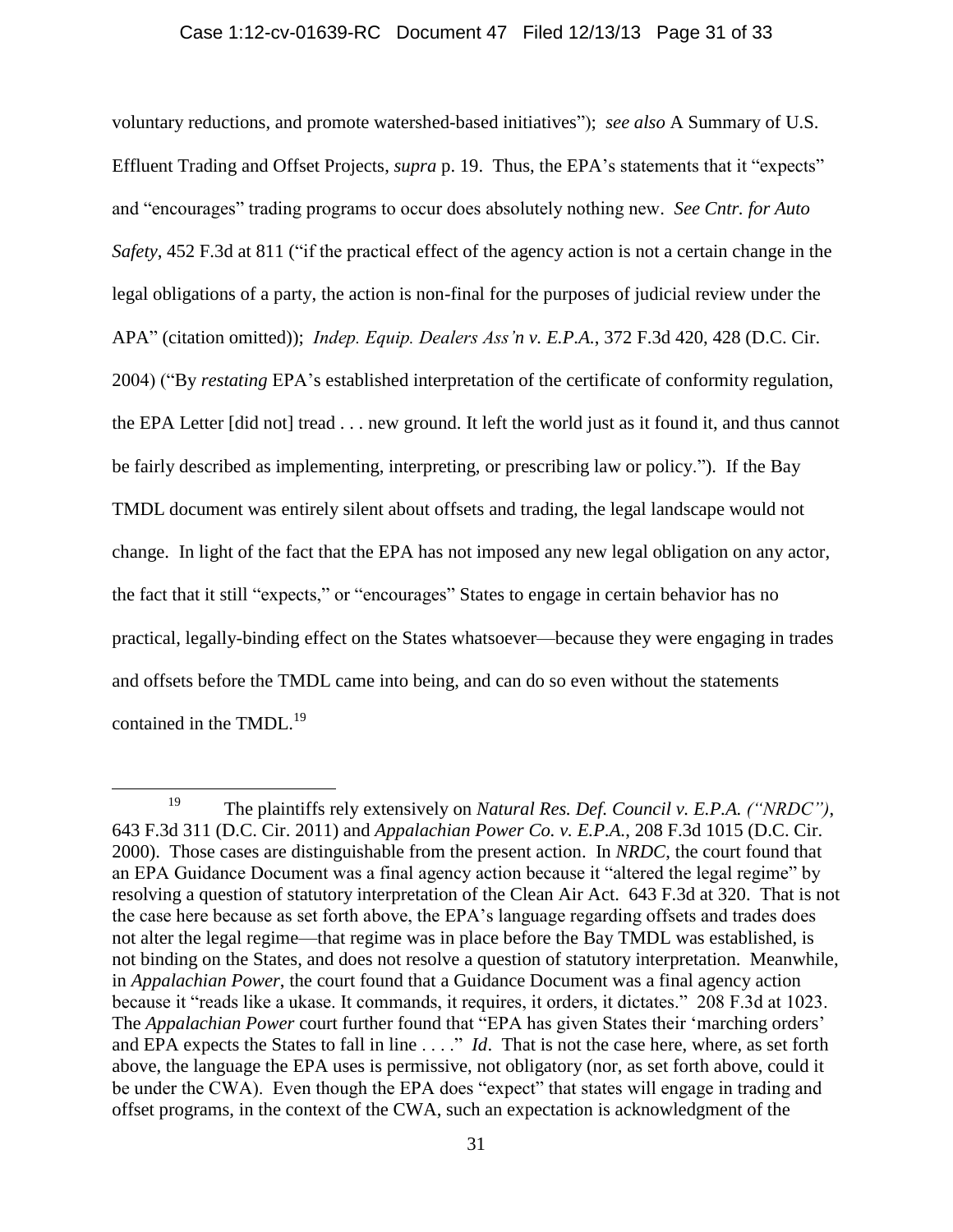#### Case 1:12-cv-01639-RC Document 47 Filed 12/13/13 Page 32 of 33

In addition, this court has found that where agency action requires separate implementation plans to make its goals come to fruition, such agency action is not final for purposes of judicial review. *See, e.g.*, *Fund for Animals v. Williams*, 391 F. Supp. 2d 132, 139 (D.D.C. 2005) ("In sum, the FWS' publication of the Strategic Plan is not a final agency action because it does not mandate the creation or expansion of hunting opportunities and has no direct effect on those regulated. Because *actual implementation* of the goals announced in the Strategic Plan *occurs at a subsequent stage of decision[-]making*, judicial review of the Plan would prematurely interfere with the agency's decision[-]making process and would improperly substitute the court's discretion for that of the agency." (emphasis added)); *Fund for Animals v. U.S. Bureau of Land Mgmt.*, 357 F. Supp. 2d 225, 229 (D.D.C. 2004), *aff'd on other grounds*, 460 F.3d 13 (D.C. Cir. 2006) ("Because further decision[-]making on the part of the BLM's state offices is required prior to any implementation of the Strategy's goals or guidelines, the Court concludes that the Strategy, simply stated, is not a final agency action. So, despite the fact that any decision[-]making process related to setting the Strategy may in fact be 'final,' it is not the type of decision that will directly affect the parties because further agency action is necessary before any concrete action will be taken by the agency that might affect the rights of the plaintiffs."). Similarly here, there are other actors—state agencies—that must implement the TMDL established by the EPA. The plaintiffs' rights will not be affected until further implementation by the States begins to take shape. Thus, the EPA setting forth its "expectations" is the starting point, and the States end up with the final decision as to whether to

limited options available, but imposes no binding obligation on the States, who are free to implement their respective TMDLs in whatever way they see fit (as long as their plans comport with the Bay TMDL itself and the CWA). In contrast, in *Appalachian Power*, the Guidance Document at issue interpreted certain provisions of the *Clean Air Act* that imposed various "requirements" on the States in the document itself. *Id.* at 1019-22 (explaining that "periodic monitoring [by States] *is required* for each emission point . . . ." (emphasis added)).